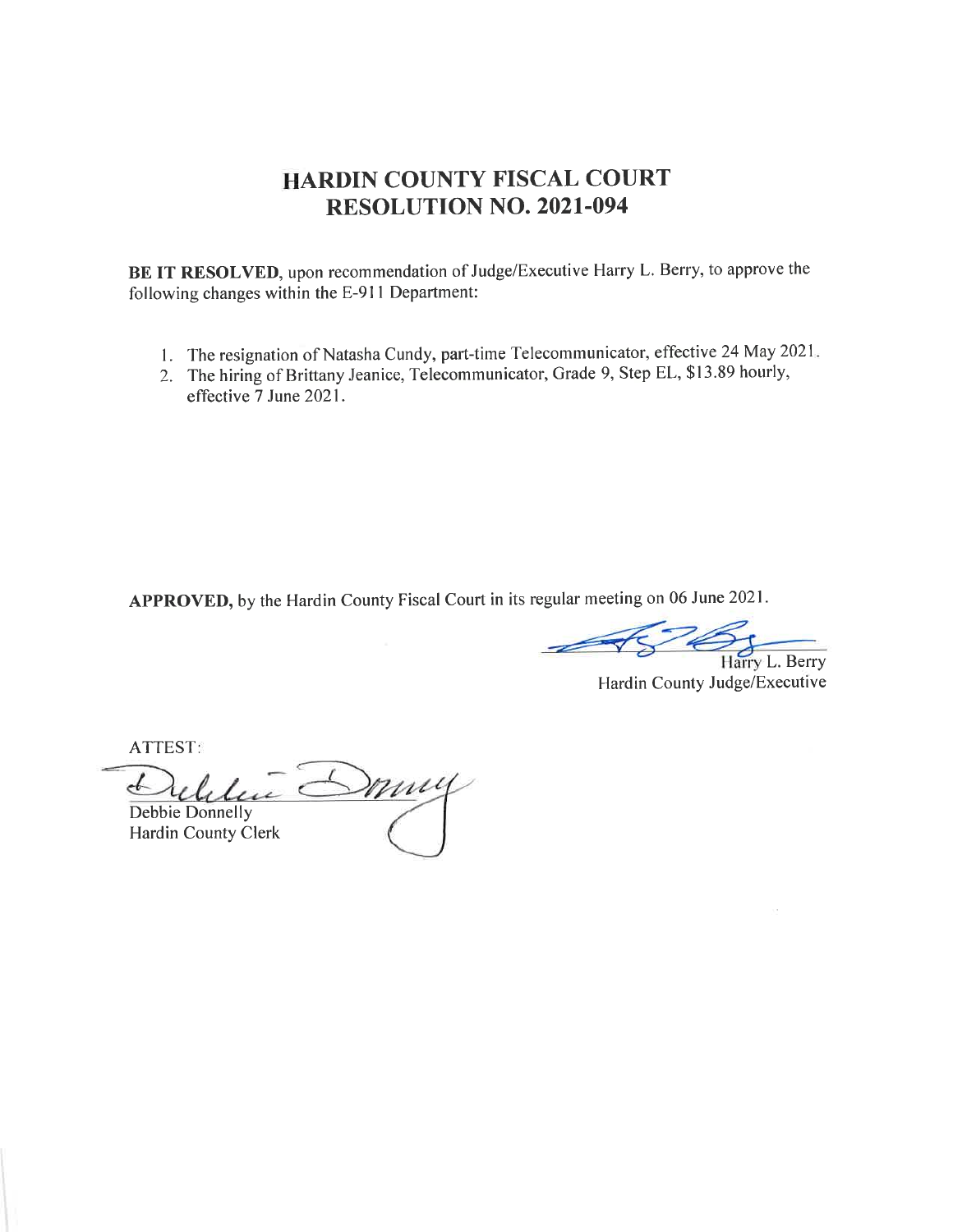|                                                         | <b>Hardin County Fiscal Court</b><br>Judge/Executive Harry L. Berry<br>P.O. Box 568, Elizabethtown, Kentucky 42702 | Magistrates<br>Roy Easter<br>Doug Goodman<br>Lisa Boone<br>Fred Clem, Jr.<br><b>Bill Wiseman</b> |
|---------------------------------------------------------|--------------------------------------------------------------------------------------------------------------------|--------------------------------------------------------------------------------------------------|
| Daniel London<br>Deputy Judge/Executive<br>Lisa Pearman | <b>EMPLOYMENT END FORM</b>                                                                                         | E.G. Thompson<br>Ronnie Goodman                                                                  |
| Treasurer/Finance Director                              |                                                                                                                    | Garry King                                                                                       |
| Employee Natish Cundy                                   | Please accept this form as notice of my resignation from employment. The main reason that I am resigning           | Employee Number                                                                                  |
| is (please check only one):                             |                                                                                                                    |                                                                                                  |
| New Job/Better Pay, Benefits                            | No advancement opportunities                                                                                       |                                                                                                  |
| <b>Unhappy with Supervision</b>                         | <b>Medical Problems</b>                                                                                            |                                                                                                  |
| <b>Family Responsibilities</b>                          | Unhappy with Job Duties                                                                                            |                                                                                                  |
| <b>Schedule Conflict</b>                                | Retirement                                                                                                         |                                                                                                  |
| other (Please list) (1) 3V21 2bility                    | requirement                                                                                                        | Termination for not meeting minimum hour                                                         |
| <b>Additional Comments:</b>                             |                                                                                                                    |                                                                                                  |
|                                                         |                                                                                                                    |                                                                                                  |

Last day worked:

Effective Date:  $$/24/2$  \

*i* <u>Cundation</u><br>
ady *1=. li* <u>Israaly</u><br>vurces  $5.24.21$ *a.* Date Hu man Reso

 $5.7$ Supervisor Signature Date

*This resignation was verbally given to me on* \_\_ **Supervisor Initials** 

*\ \Hcgoserv\odmin\Finance\HR\FORMS* & *STANDARD LETTERS\Employment End Form.docx*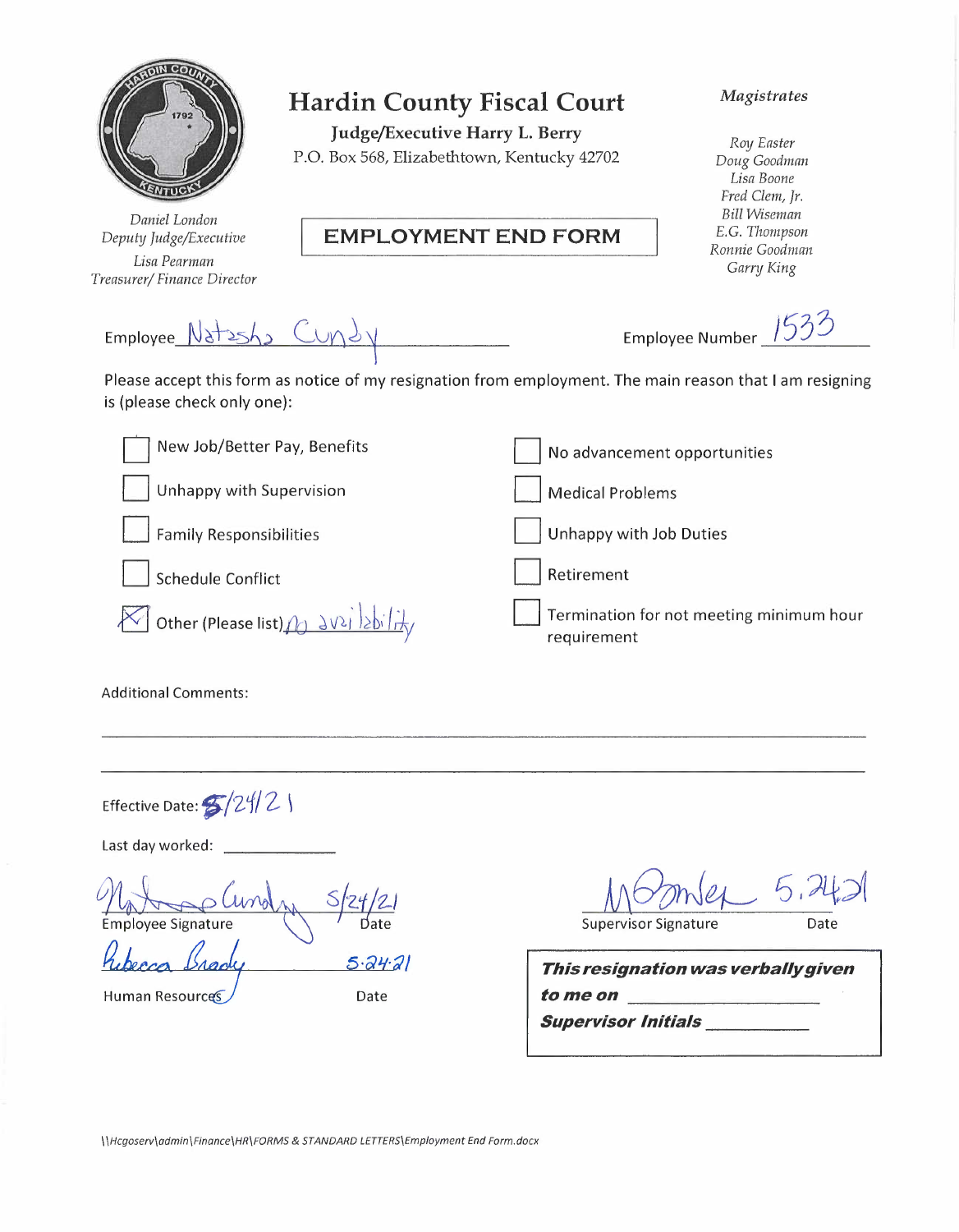## **HARDIN COUNTY FISCAL COURT RESOLUTION NO. 2021-095**

**BE IT RESOLVED,** upon recommendation of Judge/Executive Harry L. Berry, to approve the following changes within the EMS Department:

- I. The change of status of Carter Hicks from 56 hour EMT, Grade 5, Step 2, to 56 hour EMT-A, Grade 7, Step 2, at \$13.76 hourly, with a uniform allowance of \$400 per fiscal year, retroactive 23 May 2021.
- 2. The hiring of Michael Phillips, part-time EMT, at Grade 9, Step EOI, at \$14.58 hourly with a uniform allowance of \$200 per fiscal year, effective 7 June 2021.
- 3. The hiring of Craig Weller, 56 hour EMT-A, at Grade 7, Step EOI, at \$13.23 hourly with a uniform allowance of \$400 per fiscal year, effective 7 June 2021.
- 4. The resignation of Brad Kendall, 40 hour Paramedic, effective 11 June 2021.
- 5. The change of status of Nancy Wheeler from 56 hour EMT, Grade 5, Step 4, to 40 hour The resignation of Brad Kendall, 40 hour Paramedic, effective 11 June 2021.<br>The change of status of Nancy Wheeler from 56 hour EMT, Grade 5, Step 4, to 40 ho<br>EMT, Grade 9, Step 4, at \$15.78 hourly, with a uniform allowanc EMT, Grade 9, Step x<sup>5</sup> at \$T<br>year, effective 20 June 2021 1  $.43$  hour<br> $.43$  $D \cdot \frac{1}{44}$

**APPROVED,** by the Hardin County Fiscal Court in its regular meeting on 06 June 2021.

we did a meeting on 06 June 2021.<br>
Harry L. Berry<br>
Hardin County Judge/Executive

Hardin County Judge/Executive

ATTEST:

Debbie Donnelly Hardin County Clerk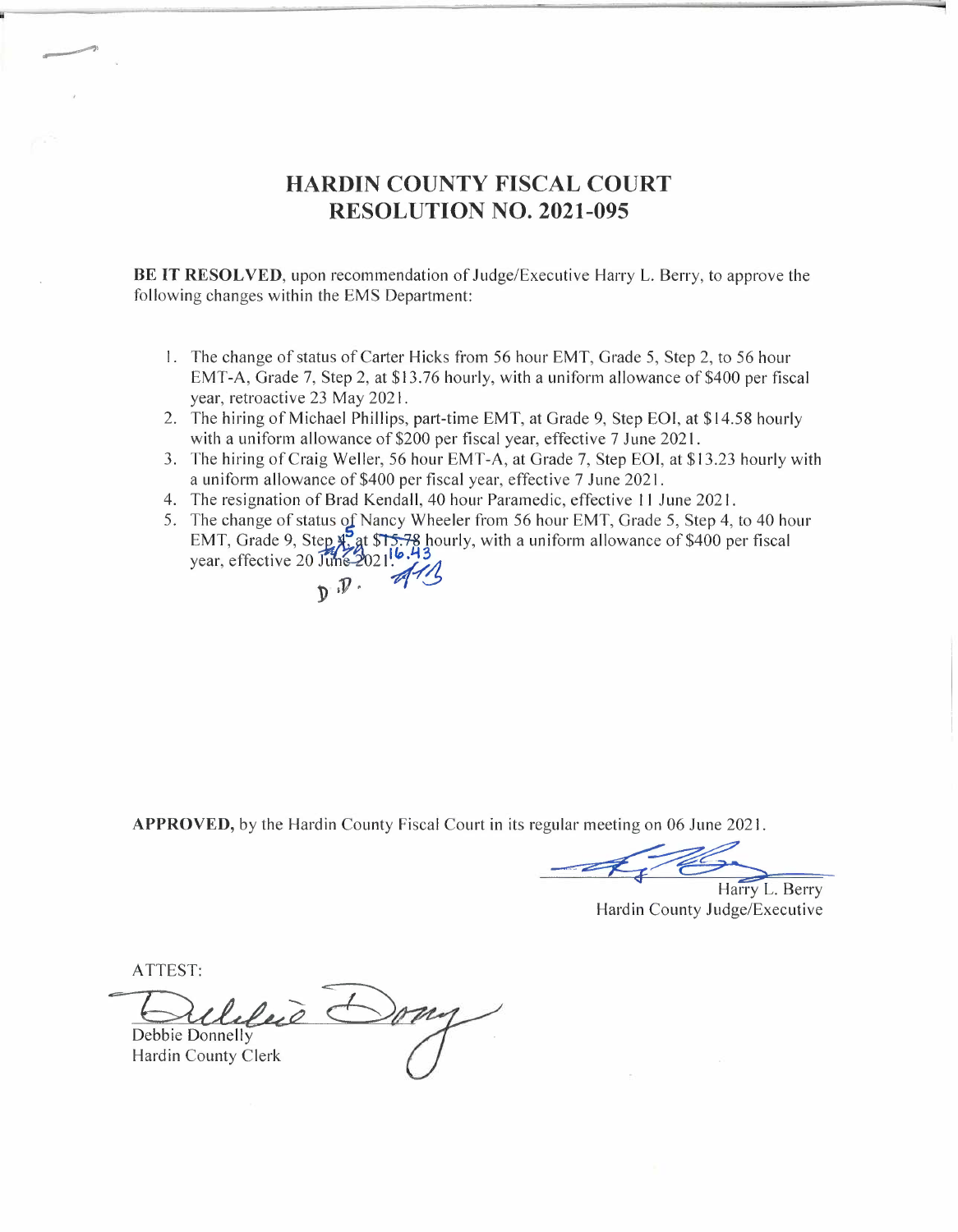5/28/21

Attn: Hardin Co. EMS Director Mark Peterson

This letter is to give my resignation of employment with Hardin Co. EMS as paramedic with two weeks notice with my last day as an employee being June 11<sup>th</sup> 2021. I have enjoyed my time here with the organization, however I have made the decision to end my EMS career after 29 years and start a new journey into my own photography business for the benefit of a better family life.

**Sincerely** 

Brad E. Kendall

Beach E. Henrill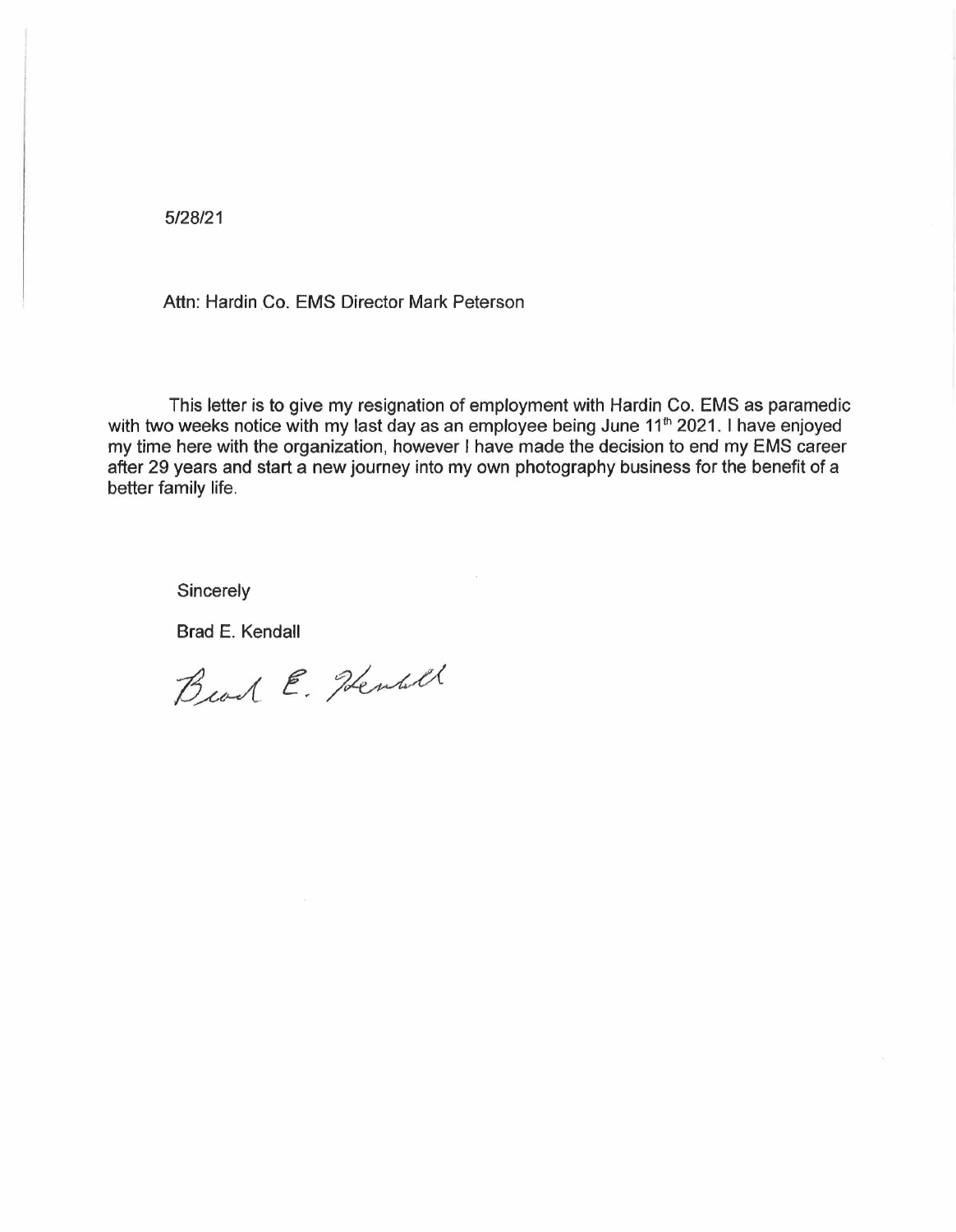#### HARDIN COUNTY FISCAL COURT RESOLUTION NO. 2021.096

BE IT RESOLVED, to transfer from FY 2020-2021 Budget Accounts per the attached Journals:

Budget Transfers dated 5/19/2021 - Revised Budget Transfers dated 6/4/2021 Budget Transfers dated 618/2021 Cash Transfers dated 6/8/2021 Interfund Cash Transfers dated 6/8/2021 EMS Cash Transfers dated 5/1/2021 - 5/31/2021

ADOPTED, by the Hardin County Fiscal Court in its regular meeting of 8 June <sup>2021</sup>

Harry L. Berry

r.

Hardin County Judge/Executive

ATTEST:

 $\iota$  Somu Debbie Donnelly Hardin County Clerk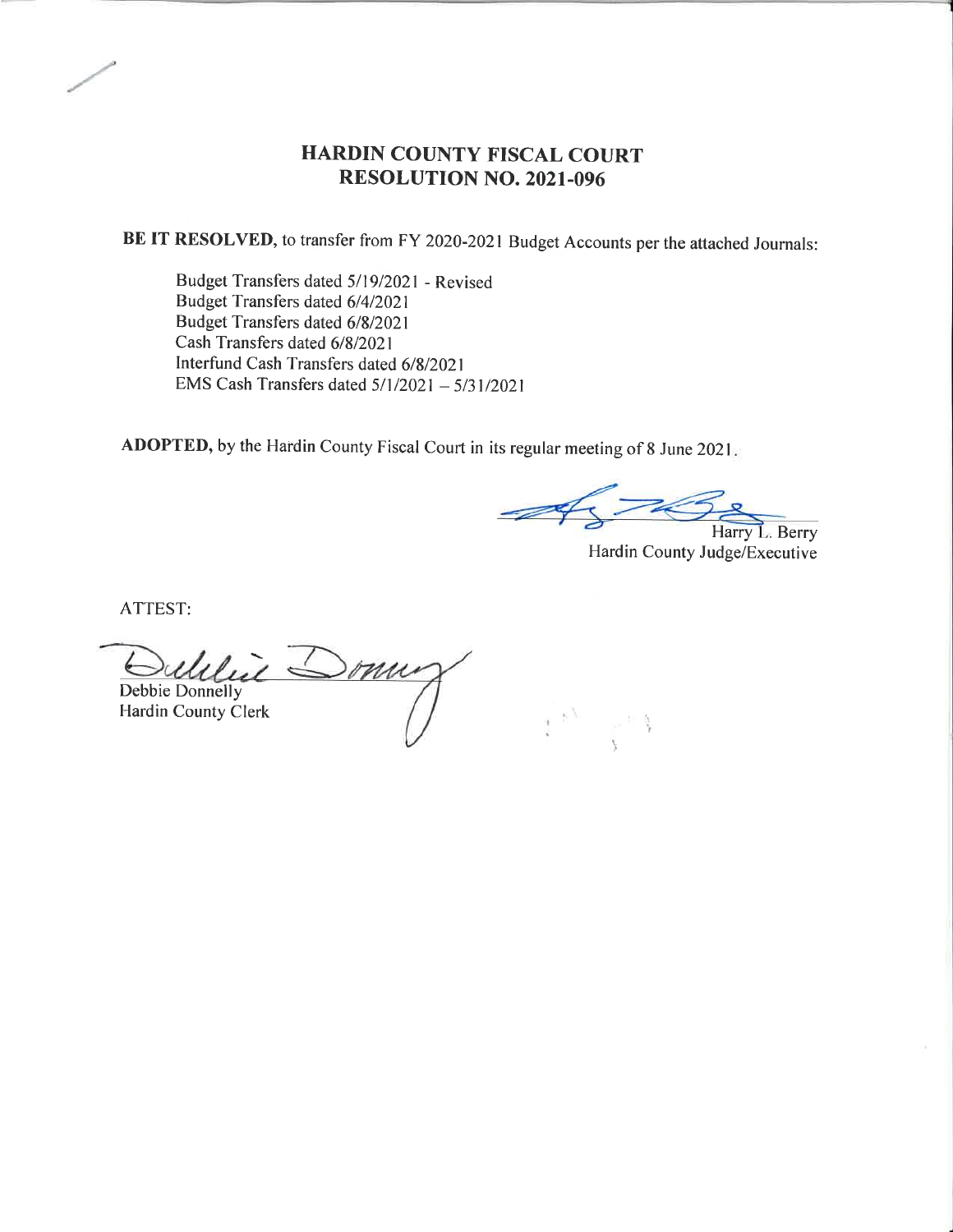| Date    | 05/19/2021                                                                                                                                                                                                                   | Transfer                                                   |             |             |  |  |  |  |
|---------|------------------------------------------------------------------------------------------------------------------------------------------------------------------------------------------------------------------------------|------------------------------------------------------------|-------------|-------------|--|--|--|--|
|         | AN APPROVAL relating to the transfer of budgeted appropriations thereof.<br>Whereas Hardin County, Kentucky has realized unbudgeted appropriations.<br>Be it so ordered by Hardin County of the Commonwealth of Kentucky:    |                                                            |             |             |  |  |  |  |
|         | Section One:<br>Current Fiscal Year: 2020-2021<br>The budget for the Current Fiscal Year is amended to:<br>Increase $\ell$ Decrease the appropriations of the following fund(s)<br>to include unbudgeted appropriations for: |                                                            |             |             |  |  |  |  |
| Fund    | Account                                                                                                                                                                                                                      | Description                                                | Transfer In | TransferOut |  |  |  |  |
| General |                                                                                                                                                                                                                              | 01-6401-315-002 FROM: 01-9100-548 GEN. ADMIN. SER. -SPECIA | 2,000.00    |             |  |  |  |  |
|         | 01-9100-548-                                                                                                                                                                                                                 | TO: 01-6401-315-002 OTHER SERVICES -GDS M                  |             | 2,000.00    |  |  |  |  |
|         |                                                                                                                                                                                                                              |                                                            | 2,000.00    | 2,000.00    |  |  |  |  |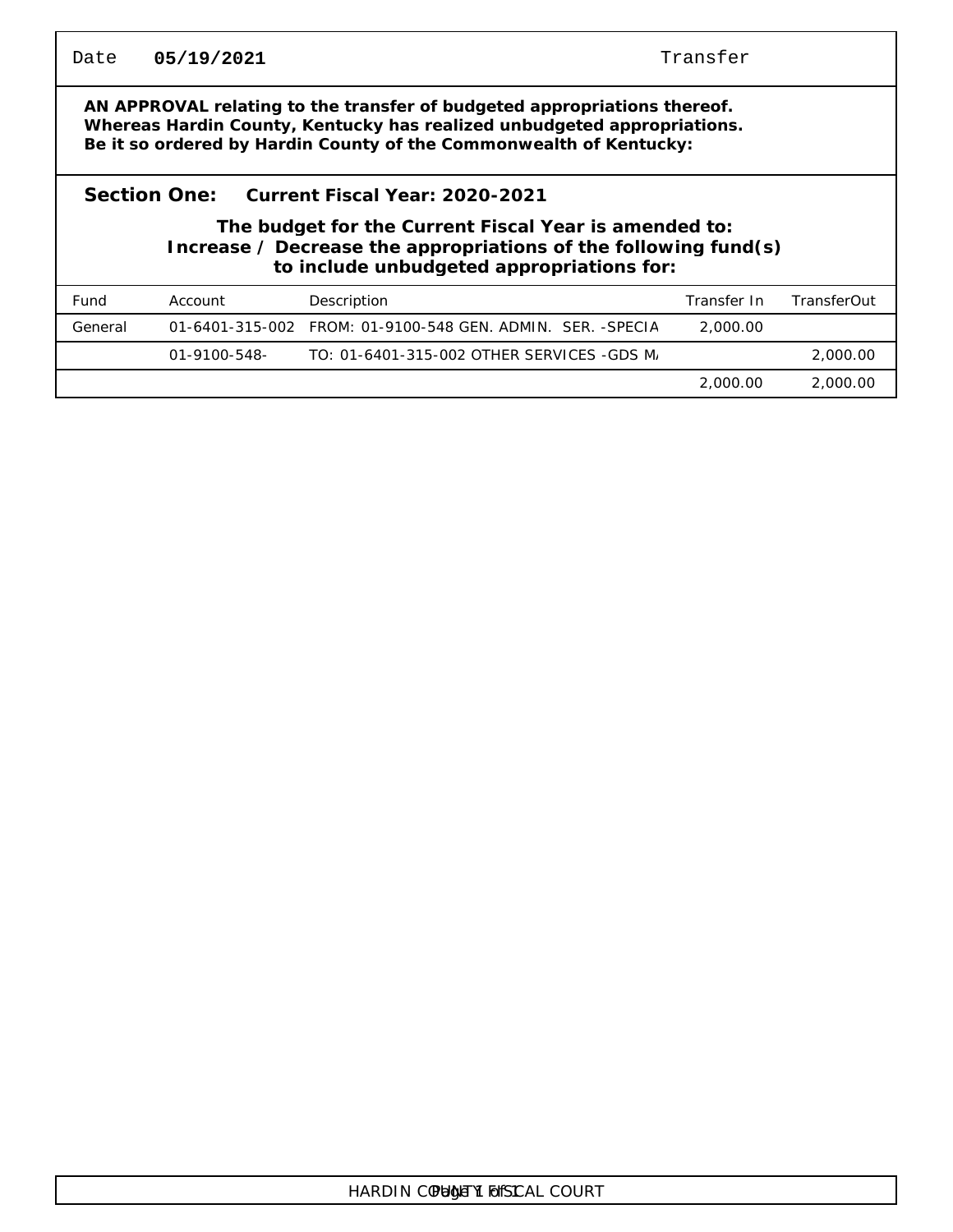| Date    | 06/04/2021                                                                                                                                                                                                                | Transfer                                                                                                                                                              |             |             |  |  |  |  |  |
|---------|---------------------------------------------------------------------------------------------------------------------------------------------------------------------------------------------------------------------------|-----------------------------------------------------------------------------------------------------------------------------------------------------------------------|-------------|-------------|--|--|--|--|--|
|         | AN APPROVAL relating to the transfer of budgeted appropriations thereof.<br>Whereas Hardin County, Kentucky has realized unbudgeted appropriations.<br>Be it so ordered by Hardin County of the Commonwealth of Kentucky: |                                                                                                                                                                       |             |             |  |  |  |  |  |
|         | Section One:                                                                                                                                                                                                              | Current Fiscal Year: 2020-2021                                                                                                                                        |             |             |  |  |  |  |  |
|         |                                                                                                                                                                                                                           | The budget for the Current Fiscal Year is amended to:<br>Increase / Decrease the appropriations of the following fund(s)<br>to include unbudgeted appropriations for: |             |             |  |  |  |  |  |
| Fund    | Account                                                                                                                                                                                                                   | Description                                                                                                                                                           | Transfer In | TransferOut |  |  |  |  |  |
| General |                                                                                                                                                                                                                           | 01-5020-398-001    FROM: 01-5020-573-002    CORONER    -TEL-BTL1    -F                                                                                                | 15.00       |             |  |  |  |  |  |
|         |                                                                                                                                                                                                                           | 01-5020-573-002 TO: 01-5020-398-001 CORONER -CABLEBOX 852                                                                                                             |             | 15.00       |  |  |  |  |  |
|         | $01 - 5115 - 566$                                                                                                                                                                                                         | TO: 01-5115-573-002 BLDG. CODE ENF -TEL-BLO                                                                                                                           |             | 50.00       |  |  |  |  |  |
|         |                                                                                                                                                                                                                           | 01-5115-573-002 FROM: 01-5115-566 BLDG, CODE ENF -REIMBUR                                                                                                             | 50.00       |             |  |  |  |  |  |
| Road    | $02 - 6105 - 569 -$                                                                                                                                                                                                       | TO: 02-9100-573-006 ROAD DEPT -TEL-BLC3-76                                                                                                                            |             | 71.60       |  |  |  |  |  |
|         |                                                                                                                                                                                                                           | 02-9100-573-006 ROAD DEPT - TEL-BLC3-765-3602                                                                                                                         | 71.60       |             |  |  |  |  |  |
|         |                                                                                                                                                                                                                           |                                                                                                                                                                       | 136.60      | 136.60      |  |  |  |  |  |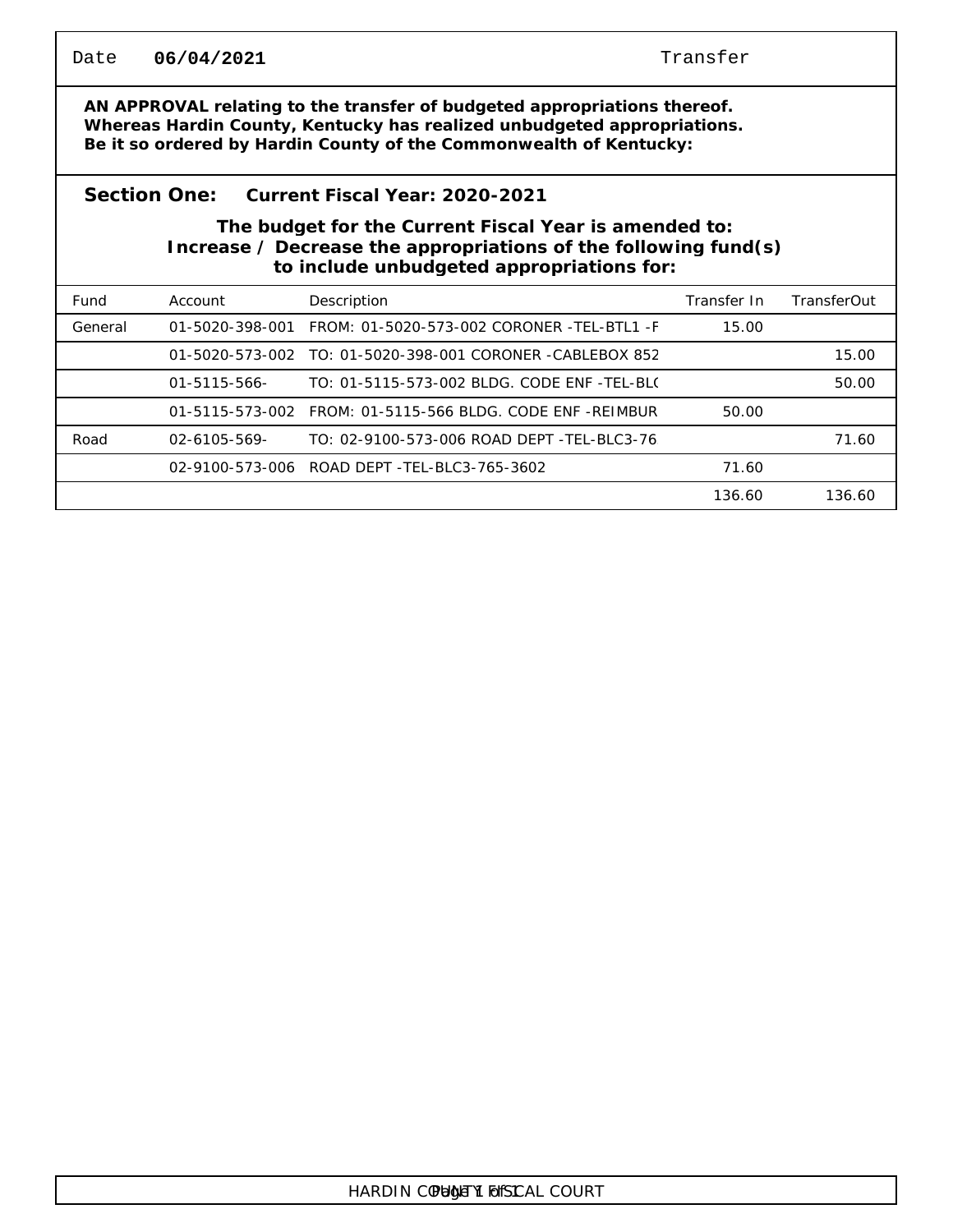#### Transfer

**AN APPROVAL relating to the transfer of budgeted appropriations thereof. Whereas Hardin County, Kentucky has realized unbudgeted appropriations. Be it so ordered by Hardin County of the Commonwealth of Kentucky:**

#### **Section One: Current Fiscal Year: 2020-2021**

**The budget for the Current Fiscal Year is amended to: Increase / Decrease the appropriations of the following fund(s) to include unbudgeted appropriations for:**

| Fund    | Account             | Description                                 | Transfer In | TransferOut |
|---------|---------------------|---------------------------------------------|-------------|-------------|
| General | 01-5020-315-        | FROM: 01-5020-573-012 CORONER -TEL-WIN1-7   | 382.40      |             |
|         | 01-5020-338-        | TO: 01-5020-446 CORONER - FUNCTION SPEC. EQ |             | 152.34      |
|         | 01-5020-338-        | TO: 01-5020-455 CORONER - PETROLEUM         |             | 66.40       |
|         | 01-5020-446-        | FROM: 01-5020-573-012 CORONER -TEL-WIN1-7   | 1,617.60    |             |
|         | 01-5020-446-        | FROM: 01-5020-569 CORONER -REGISTRATIONS    | 800.00      |             |
|         | 01-5020-446-        | FROM: 01-5020-566 CORONER -REIMBURSEMEN     | 750.00      |             |
|         | 01-5020-446-        | FROM: 01-5020-338 CORONER -MAINT & REPAIR   | 152.34      |             |
|         | 01-5020-455-        | FROM: 01-5020-338 CORONER -MAINT & REPAIR   | 66.40       |             |
|         | 01-5020-566-        | TO: 01-5020-446 CORONER - FUNCTION SPEC. EQ |             | 750.00      |
|         | 01-5020-569-        | TO: 01-5020-446 CORONER - FUNCTION SPEC. EQ |             | 800.00      |
|         | 01-5020-573-012     | TO: 01-5020-315 CORONER -CONTRACTS W/PRI'   |             | 382.40      |
|         | 01-5020-573-012     | TO: 01-5020-446 CORONER - FUNCTION SPEC. EQ |             | 1,617.60    |
|         | 01-5076-548-        | TO: 01-8001-715 CO. GOVT - LAND             |             | 49,584.75   |
|         | 01-5080-742-        | FROM: 01-5085-334-001 OCP -BLDGS. & GDS-BL  | 11,160.00   |             |
|         | 01-5085-334-001     | TO: 01-5080-742 COURTHOUSE -BUILDING/CON    |             | 11,160.00   |
|         | 01-5091-413-        | FROM: 01-9200-999 CONTINGECY -RESERVE FOI   | 825.15      |             |
|         | $01 - 5115 - 455 -$ | FROM: 01-5115-599 BLDG. CODE ENF -MISCELL/  | 150.00      |             |
|         | $01 - 5115 - 481 -$ | FROM: 01-5115-569 BLDG. CODE ENF -REGIS., C | 50.00       |             |
|         | 01-5115-566-        | TO: 01-5115-569 BLDG. CODE ENF -REGIS., CON |             | 50.00       |
|         | 01-5115-569-        | TO: 01-5115-481 BLDG. CODE ENF -UNIFORMS    |             | 50.00       |
|         | 01-5115-569-        | FROM: 01-5115-566 BLDG. CODE ENF -REIMBUR   | 50.00       |             |
|         | 01-5115-599-        | TO: 01-5115-455 BLDG. CODE ENF -PETROLEUM   |             | 150.00      |
|         | 01-5120-399-        | FROM: 01-9100-332 GEN. ADMIN. SER. -LEGAL   | 6,000.00    |             |
|         | 01-5135-599-        | TO: 01-5135-703 EM -COMMUNICATION EQUIPM    |             | 260.00      |
|         | 01-5135-703-        | FROM: 01-5135-599 EM -MISCELLANEOUS         | 260.00      |             |
|         | 01-5140-315-        | TO: 01-5140-445 EMS -OFFICE SUPPLIES        |             | 195.14      |
|         | 01-5140-315-        | TO: 01-5140-481 EMS - UNIFORMS              |             | 579.54      |
|         | 01-5140-315-        | TO: 01-5140-550 EMS -MEDICAL SUPPLIES       |             | 1,690.50    |
|         | 01-5140-315-        | TO: 01-5140-574 EMS - TRAINING              |             | 162.50      |
|         | 01-5140-315-        | TO: 01-5140-399 EMS -PRE-EMPLOYMENT VERIF   |             | 48.00       |

#### HARDIN COUNTY FORSCAL COURT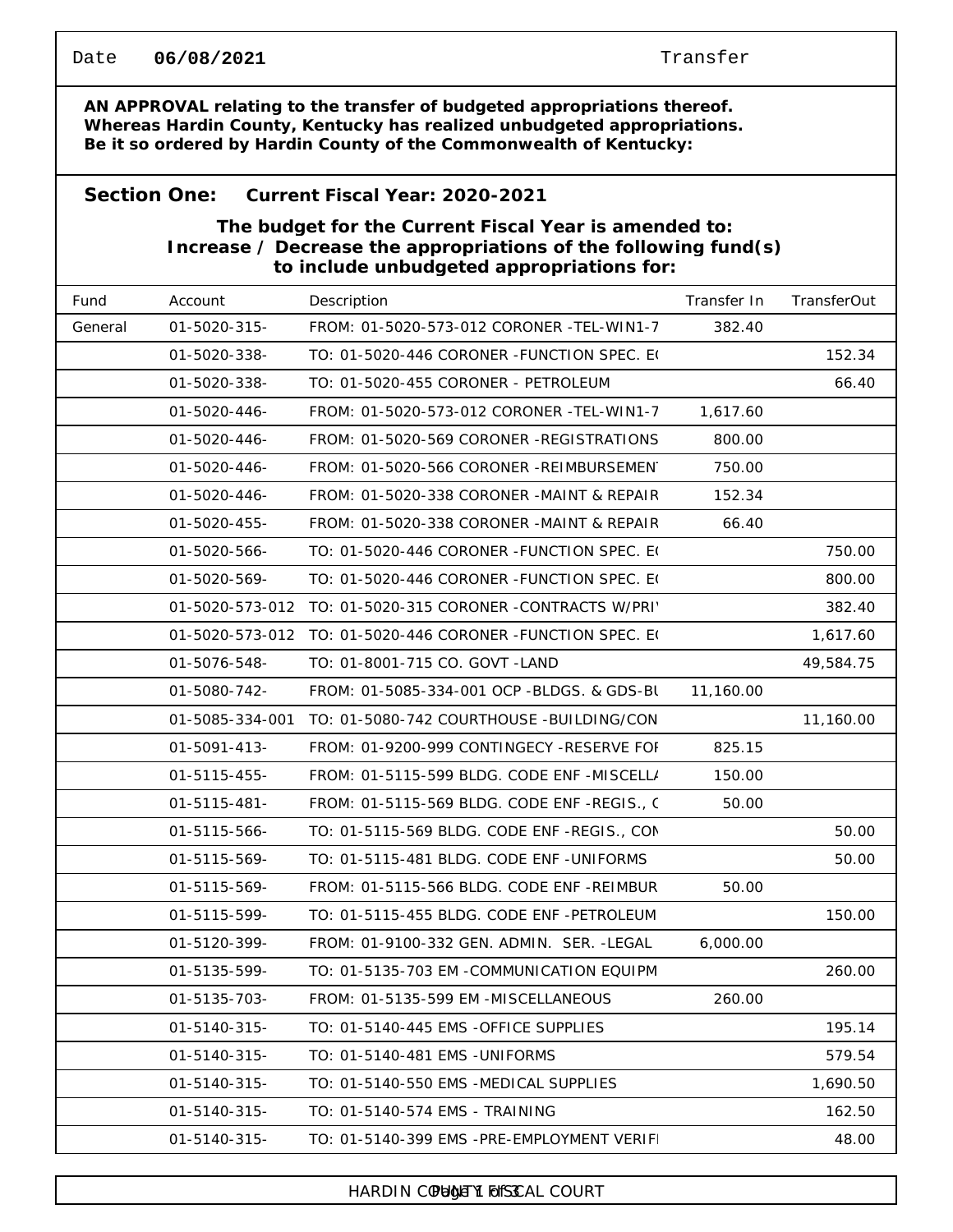| Fund    | Account         | Description                                                  | Transfer In | <b>TransferOut</b> |
|---------|-----------------|--------------------------------------------------------------|-------------|--------------------|
| General | 01-5140-399-    | FROM: 01-5140-315 EMS -CONTR. SERV. W/ PRI                   | 48.00       |                    |
|         | 01-5140-445-    | FROM: 01-5140-315 EMS -CONTR. SERV. W/ PRI                   | 195.14      |                    |
|         | 01-5140-481-    | FROM: 01-5140-315 EMS -CONTR. SERV. W/ PRI                   | 579.54      |                    |
|         | 01-5140-550-    | FROM: 01-5140-315 EMS -CONTR. SERV. W/ PRI                   | 1,690.50    |                    |
|         | 01-5140-574-    | FROM: 01-5140-315 EMS -CONTR. SERV. W/ PRI                   | 162.50      |                    |
|         | 01-5205-385-001 | TO: 01-5205-385-003 ANIMAL CARE & CNTRL -V                   |             | 2,000.00           |
|         | 01-5205-385-003 | FROM: 01-5205-385-001 ANIMAL CARE & CNTRL                    | 2,000.00    |                    |
|         | 01-5205-385-003 | FROM: 01-5205-413 ANIMAL CARE & CNTRL -COI                   | 1,000.00    |                    |
|         | 01-5205-413-    | TO: 01-5205-385-003 ANIMAL CARE & CNTRL -V                   |             | 1,000.00           |
|         |                 | 01-6401-315-002 TO: 01-9100-548 GEN. ADMIN. SER. - SPECIAL F |             | 152,250.00         |
|         | 01-8001-715-    | FROM: 01-5076-548 COMM. SUPPORT -HMH LEG.                    | 49,584.75   |                    |
|         | 01-9100-332-    | TO: 01-5120-399 FIRE DEPT -CONTRACTED SERV                   |             | 6,000.00           |
|         | 01-9100-548-    | FROM: 01-6401-315-002 OTHER SERVICES -GDS                    | 152,250.00  |                    |
|         | 01-9200-999-    | TO: 01-5091-413 IT -COMPUTER EQUIPMENT                       |             | 825.15             |
| Road    | 02-6103-382-    | TO: 02-6105-334 ROAD DEPT -MAINT & REPAIR -                  |             | 670.00             |
|         | 02-6103-382-    | TO: 02-6105-739 ROAD DEPT -OTHER EQUIPMEN                    |             | 113.00             |
|         | 02-6103-382-    | TO: 02-6103-446 ROAD DEPT - FUNCTION SPECII                  |             | 250.00             |
|         | 02-6103-446-    | FROM: 02-6103-382 ROAD DEPT -DRUG TESTINC                    | 250.00      |                    |
|         | 02-6103-481-    | TO: 02-6105-457 ROAD DEPT -PIPE                              |             | 1,350.00           |
|         | 02-6105-334-    | FROM: 02-6103-382 ROAD DEPT -DRUG TESTINC                    | 670.00      |                    |
|         | 02-6105-336-    | TO: 02-6105-340 ROAD DEPT -MAINT. & REP. SE                  |             | 2,000.00           |
|         | 02-6105-336-    | TO: 02-6105-340 ROAD DEPT -MAINT. & REP. SE                  |             | 300.00             |
|         | 02-6105-336-    | TO: 02-6105-340 ROAD DEPT -MAINT. & REP. SE                  |             | 500.00             |
|         | 02-6105-340-    | FROM: 02-6105-336 ROAD DEPT -MAINT. & REP.                   | 2,000.00    |                    |
|         | 02-6105-340-    | FROM: 02-6105-336 ROAD DEPT -MAINT. & REP.                   | 300.00      |                    |
|         | 02-6105-340-    | FROM: 02-6105-336 ROAD DEPT -MAINT. & REP.                   | 500.00      |                    |
|         | 02-6105-405-    | FROM: 02-6105-455 ROAD DEPT -PETROLEUM PF                    | 35,000.00   |                    |
|         | 02-6105-405-    | FROM: 02-6105-447-002 ROAD DEPT - ROAD MAT                   | 12,843.80   |                    |
|         | 02-6105-405-    | FROM: 02-6105-471 ROAD DEPT -SALT                            | 43,500.00   |                    |
|         | 02-6105-405-    | FROM: 02-6105-479 ROAD DEPT - TIRES & TUBES                  | 10,000.00   |                    |
|         | 02-6105-405-    | FROM: 02-6105-409 ROAD DEPT -CRUSHED STO                     | 20,000.00   |                    |
|         | 02-6105-405-001 | FROM: 02-6105-447-001 ROAD DEPT - ROAD MAT                   | 6,200.00    |                    |
|         | 02-6105-405-001 | FROM: 02-6105-447-002 ROAD DEPT - ROAD MAT                   | 1,156.20    |                    |
|         | 02-6105-409-    | TO: 02-6105-405 ROAD DEPT - ASPHALT                          |             | 20,000.00          |
|         | 02-6105-446-    | TO: 02-6105-739 ROAD DEPT -OTHER EQUIPMEN                    |             | 6,218.97           |
|         | 02-6105-447-001 | TO: 02-6105-405-001 ROAD DEPT -MRA-ASPHAL                    |             | 6,200.00           |
|         | 02-6105-447-002 | TO: 02-6105-405-001 ROAD DEPT -MRA-ASPHAL                    |             | 1,156.20           |
|         | 02-6105-447-002 | TO: 02-6105-405 ROAD DEPT - ASPHALT                          |             | 12,843.80          |
|         | 02-6105-455-    | TO: 02-6105-405 ROAD DEPT - ASPHALT                          |             | 35,000.00          |
|         | 02-6105-457-    | FROM: 02-6103-481 ROAD DEPT -UNIFORMS                        | 1,350.00    |                    |
|         |                 | HARDIN COUNTY FORSCAL COURT                                  |             |                    |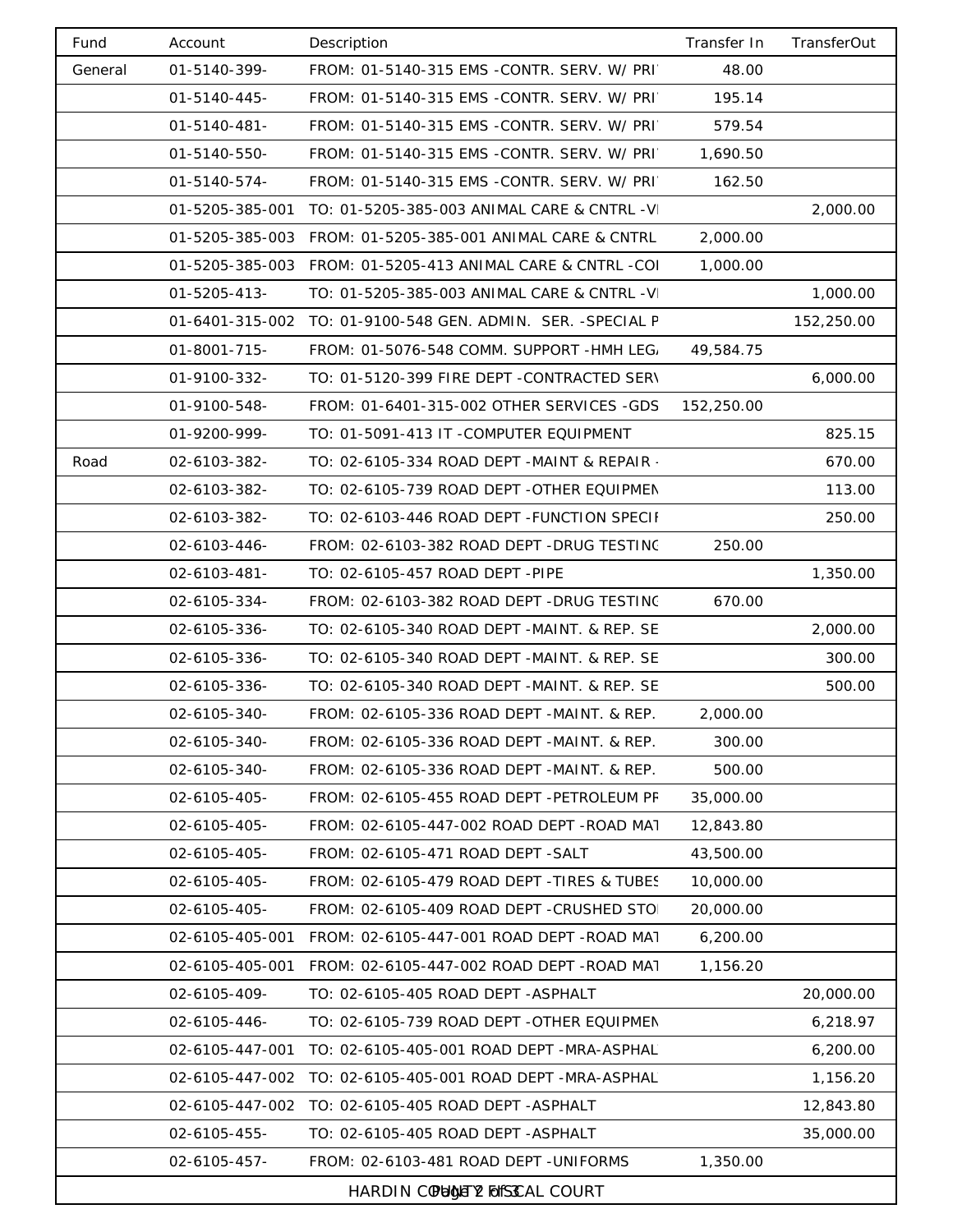| Fund        | Account             | Description                                                | Transfer In | TransferOut |
|-------------|---------------------|------------------------------------------------------------|-------------|-------------|
| Road        | 02-6105-457-        | FROM: 02-6105-569 ROAD DEPT -REGIS, CONF.,                 | 567.00      |             |
|             | $02 - 6105 - 471 -$ | TO: 02-6105-405 ROAD DEPT - ASPHALT                        |             | 43,500.00   |
|             | 02-6105-479-        | TO: 02-6105-405 ROAD DEPT - ASPHALT                        |             | 10,000.00   |
|             | 02-6105-569-        | TO: 02-9100-566 ROAD DEPT -REIMBURSEMENT                   |             | 48.00       |
|             | 02-6105-569-        | TO: 02-9100-566 ROAD DEPT -REIMBURSEMENT                   |             | 46.00       |
|             | 02-6105-569-        | TO: 02-6105-457 ROAD DEPT -PIPE                            |             | 567.00      |
|             | 02-6105-739-        | FROM: 02-6105-446 ROAD DEPT -OTHER SUPPLI                  | 6,218.97    |             |
|             | 02-6105-739-        | FROM: 02-6103-382 ROAD DEPT -DRUG TESTING                  | 113.00      |             |
|             | 02-9100-566-        | FROM: 02-6105-569 ROAD DEPT -REGIS, CONF.,                 | 48.00       |             |
|             | 02-9100-566-        | FROM: 02-6105-569 ROAD DEPT -REGIS, CONF.,                 | 46.00       |             |
| Jail        | 03-5101-413-        | FROM: 03-5101-705 JAIL -DATA PROCESSING EC                 | 105.99      |             |
|             | 03-5101-446-        | FROM: 03-5101-705 JAIL -DATA PROCESSING EC                 | 2,000.00    |             |
|             | 03-5101-705-        | TO: 03-5101-413 JAIL -DATA PROCESSING SUPP                 |             | 105.99      |
|             | 03-5101-705-        | TO: 03-5101-446 JAIL - FUNCTION SPECIFIC EQU               |             | 2,000.00    |
| Solid Waste | 13-5210-445-        | TO: 13-5210-455 LANDFILL -PETROLEUM PRODU                  |             | 150.00      |
|             | 13-5210-445-        | TO: 13-5210-455 LANDFILL -PETROLEUM PRODU                  |             | 150.00      |
|             | 13-5210-447-        | TO: 13-5211-315 SW/SL -SOLID WASTE TRANSF                  |             | 931.27      |
|             | 13-5210-455-        | FROM: 13-5210-445 LANDFILL -OFFICE SUPPLIES                | 150.00      |             |
|             | 13-5210-455-        | FROM: 13-5210-445 LANDFILL -OFFICE SUPPLIES                | 150.00      |             |
|             | 13-5210-599-        | TO: 13-5211-315 SW/SL -SOLID WASTE TRANSF                  |             | 986.02      |
|             | 13-5211-315-        | FROM: 13-5210-447 LANDFILL -PH-ROAD MATER                  | 931.27      |             |
|             | 13-5211-315-        | FROM: 13-5210-599 LANDFILL -PH-MISCELLANE(                 | 986.02      |             |
|             |                     | 13-9100-548-001 TO: 13-9100-548-004 S/W -E-SCRAP GRANT (HH |             | 4,005.17    |
|             |                     | 13-9100-548-003 TO: 13-9100-548-004 S/W -E-SCRAP GRANT (HH |             | 5,203.41    |
|             |                     | 13-9100-548-004 FROM: 13-9100-548-003 S/W -HOUSEHOLD HAZ   | 5,203.41    |             |
|             | 13-9100-548-004     | FROM: 13-9100-548-001 S/W -RECYCLING GRAN                  | 4,005.17    |             |
| E-911       | 80-5145-336-        | FROM: 80-5145-567 E-911 - REFUNDS                          | 2,091.73    |             |
|             | 80-5145-411-        | TO: 80-5145-445 E-911 - OFFICE SUPPLIES                    |             | 400.00      |
|             | 80-5145-445-        | FROM: 80-5145-411 E-911 - CUSTODIAL SUPPLIE                | 400.00      |             |
|             | 80-5145-567-        | TO: 80-5145-336 E-911 -MAINT & REPAIR - EQU                |             | 2,091.73    |
|             |                     |                                                            | 386,560.88  | 386,560.88  |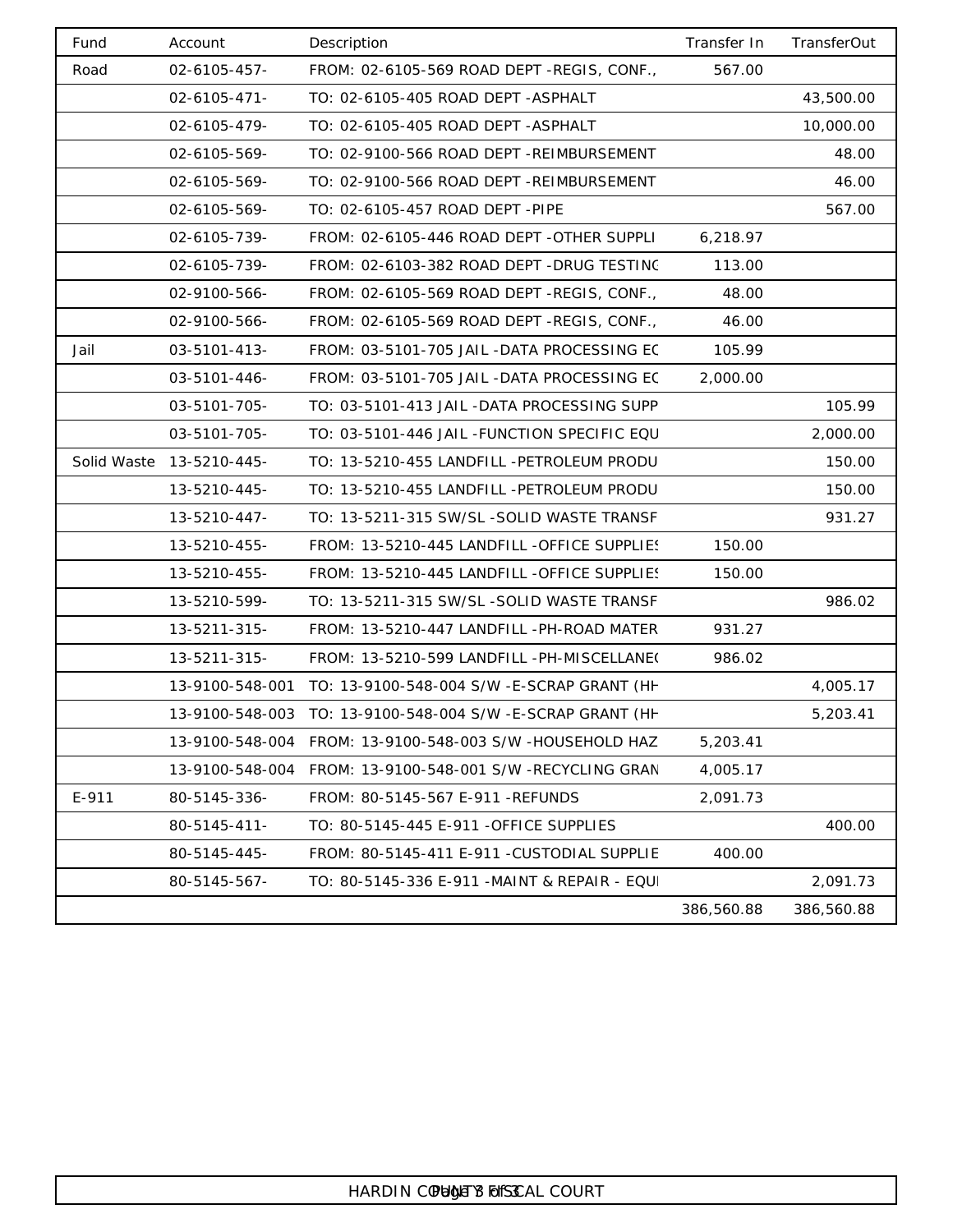*From: 06/08/2021 To: 06/08/2021 General June Cash Transfers 6-8-2021 - HMH Legacy Fund*

| Transfer | Ordinance | Date     | Account     | Description                  | Debit                               | Credit    |
|----------|-----------|----------|-------------|------------------------------|-------------------------------------|-----------|
|          | 00000346  | 06/08/21 | 01-1104- -  | <b>TRANSFER TO General</b>   |                                     | 49,584.75 |
|          | 00000346  | 06/08/21 | $01-1000 -$ | <b>TRANSFER FROM General</b> | 49,584.75                           |           |
|          |           |          |             |                              | <b>Transfer Totals</b><br>49.584.75 | 49,584.75 |
|          |           |          |             |                              | <b>Grand Totals</b><br>49,584.75    | 49,584.75 |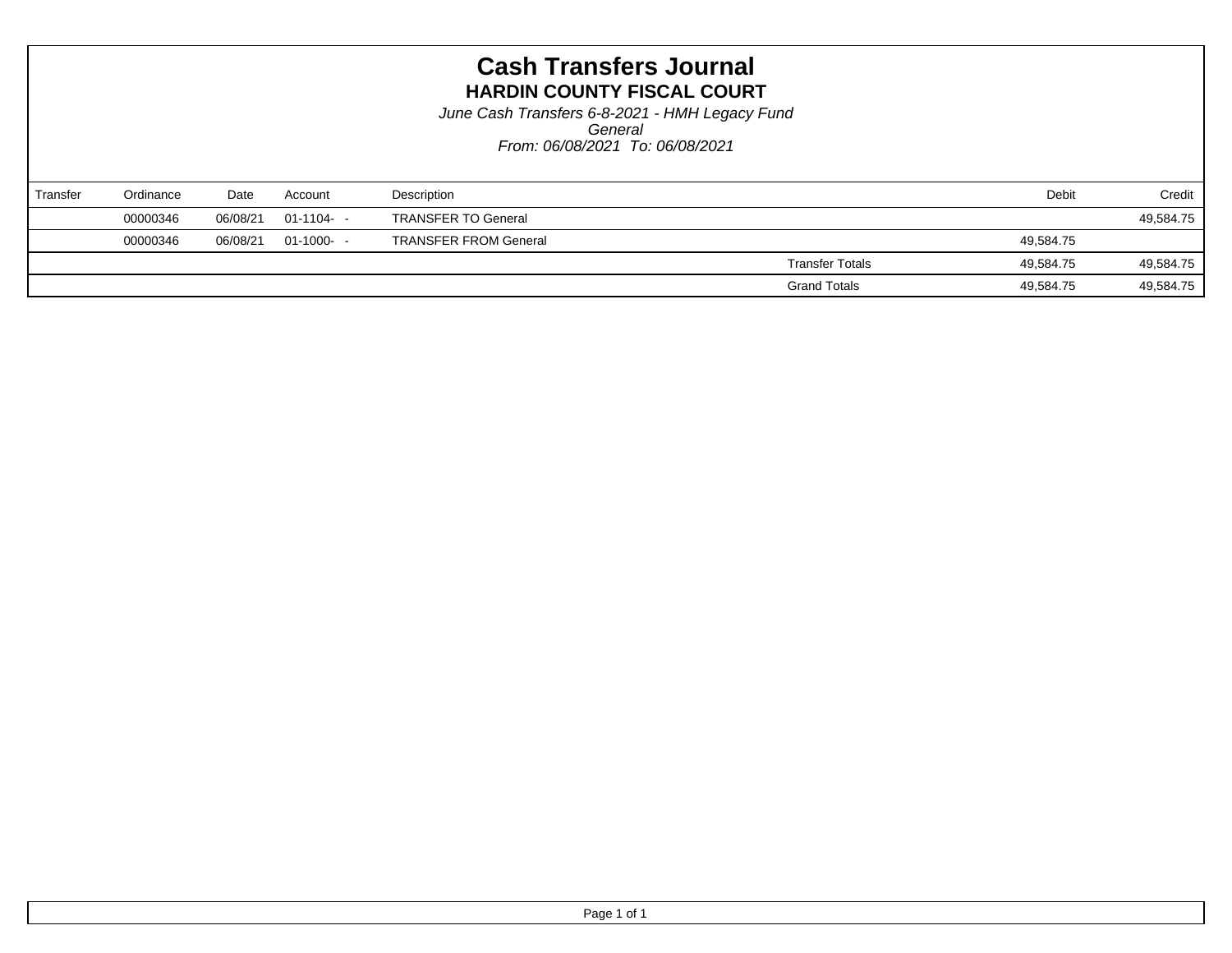*From: 06/08/2021 To: 06/08/2021 Solid Waste June Cash Transfers 6-8-2021*

| Transfer | Ordinance | Date     | Account    | Description                      |                        | Debit    | Credit   |
|----------|-----------|----------|------------|----------------------------------|------------------------|----------|----------|
|          | 00000345  | 06/08/21 | 13-1000- - | <b>TRANSFER TO Solid Waste</b>   |                        |          | 8,750.00 |
|          | 00000345  | 06/08/21 | 13-1100- - | <b>TRANSFER FROM Solid Waste</b> |                        | 8,750.00 |          |
|          |           |          |            |                                  | <b>Transfer Totals</b> | 8,750.00 | 8,750.00 |
|          |           |          |            |                                  | <b>Grand Totals</b>    | 8,750.00 | 8,750.00 |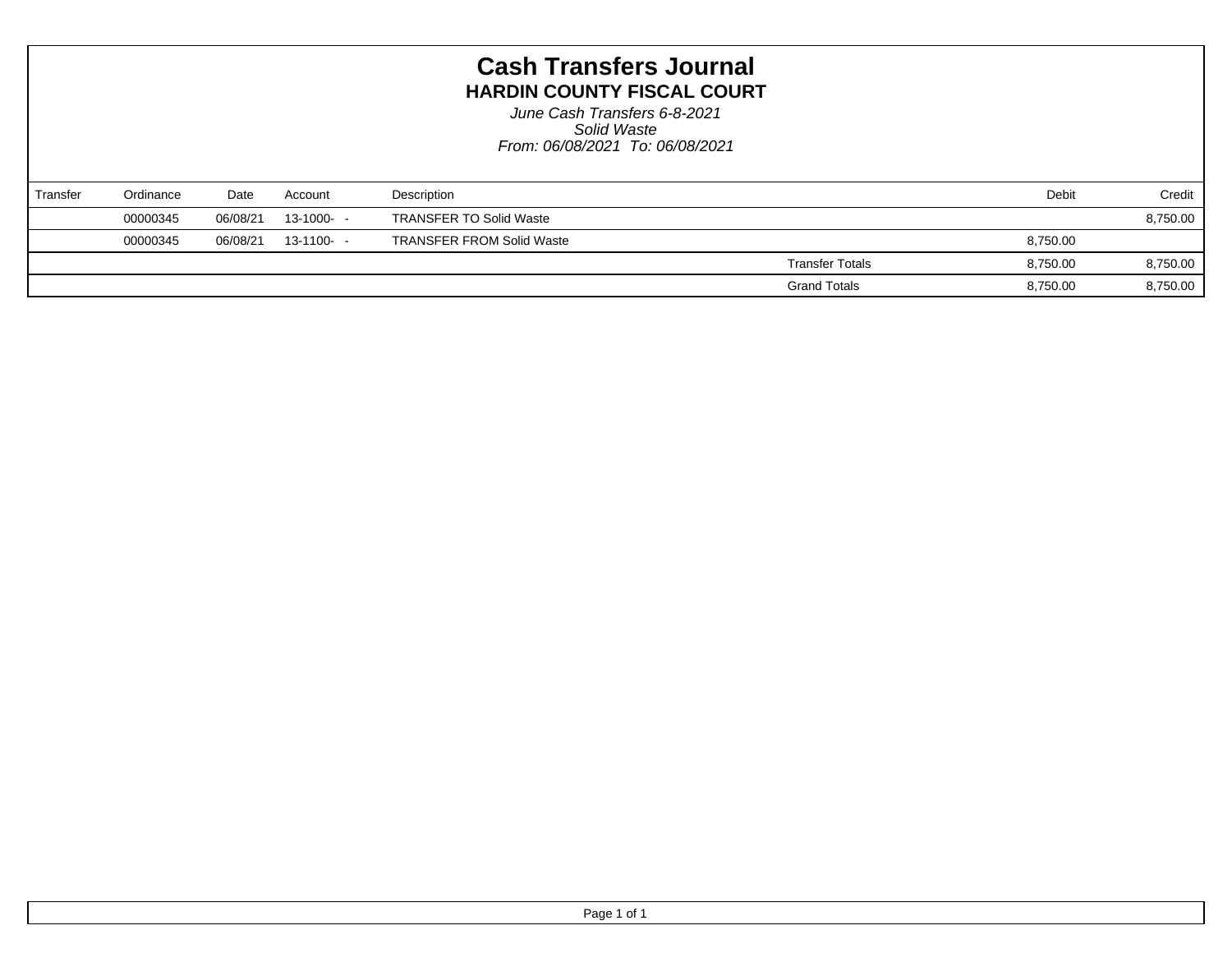*From: 05/01/2021 To: 05/31/2021 General May EMS Cash Transfers 05-2021*

| Transfer | Ordinance | Date     | Account     | Description                  |                        | Debit     | Credit |
|----------|-----------|----------|-------------|------------------------------|------------------------|-----------|--------|
| 05032021 | 00000320  | 05/03/21 | $01-1000 -$ | <b>TRANSFER FROM General</b> |                        | 14,531.54 |        |
|          |           |          |             |                              | <b>Transfer Totals</b> | 14,531.54 | 0.00   |
| 05042021 | 00000321  | 05/04/21 | $01-1000 -$ | <b>TRANSFER FROM General</b> |                        | 12,778.08 |        |
| 05042021 | 00000322  | 05/04/21 | $01-1000 -$ | <b>TRANSFER FROM General</b> |                        | 18,283.95 |        |
|          |           |          |             |                              | <b>Transfer Totals</b> | 31,062.03 | 0.00   |
| 05052021 | 00000323  | 05/05/21 | $01-1000 -$ | <b>TRANSFER FROM General</b> |                        | 16,775.17 |        |
|          |           |          |             |                              | <b>Transfer Totals</b> | 16,775.17 | 0.00   |
| 05062021 | 00000324  | 05/06/21 | $01-1000 -$ | <b>TRANSFER FROM General</b> |                        | 12,556.73 |        |
|          |           |          |             |                              | <b>Transfer Totals</b> | 12,556.73 | 0.00   |
| 05072021 | 00000325  | 05/07/21 | $01-1000 -$ | <b>TRANSFER FROM General</b> |                        | 25.00     |        |
| 05072021 | 00000326  | 05/07/21 | $01-1000 -$ | <b>TRANSFER FROM General</b> |                        | 10,723.04 |        |
|          |           |          |             |                              | <b>Transfer Totals</b> | 10,748.04 | 0.00   |
| 05102021 | 00000327  | 05/10/21 | $01-1000-$  | <b>TRANSFER FROM General</b> |                        | 19,951.14 |        |
|          |           |          |             |                              | <b>Transfer Totals</b> | 19,951.14 | 0.00   |
| 05112021 | 00000328  | 05/11/21 | $01-1000 -$ | <b>TRANSFER FROM General</b> |                        | 18,086.53 |        |
| 05112021 | 00000329  | 05/11/21 | $01-1000 -$ | <b>TRANSFER FROM General</b> |                        | 30.00     |        |
|          |           |          |             |                              | <b>Transfer Totals</b> | 18,116.53 | 0.00   |
| 05122021 | 00000330  | 05/12/21 | $01-1000 -$ | <b>TRANSFER FROM General</b> |                        | 22,728.35 |        |
|          |           |          |             |                              | <b>Transfer Totals</b> | 22,728.35 | 0.00   |
| 05132021 | 00000331  | 05/13/21 | $01-1000-$  | <b>TRANSFER FROM General</b> |                        | 15,618.11 |        |
|          |           |          |             |                              | <b>Transfer Totals</b> | 15,618.11 | 0.00   |
| 05142021 | 00000332  | 05/14/21 | $01-1000-$  | <b>TRANSFER FROM General</b> |                        | 9,147.18  |        |
|          |           |          |             |                              | <b>Transfer Totals</b> | 9,147.18  | 0.00   |
| 05172021 | 00000333  | 05/17/21 | $01-1000 -$ | <b>TRANSFER FROM General</b> |                        | 31,519.61 |        |
|          |           |          |             |                              | <b>Transfer Totals</b> | 31,519.61 | 0.00   |
| 05182021 | 00000335  | 05/18/21 | $01-1000 -$ | <b>TRANSFER FROM General</b> |                        | 16,816.96 |        |
| 05182021 | 00000336  | 05/18/21 | $01-1000 -$ | <b>TRANSFER FROM General</b> |                        | 6,535.95  |        |
|          |           |          |             |                              | <b>Transfer Totals</b> | 23,352.91 | 0.00   |
| 05192021 | 00000337  | 05/19/21 | $01-1000 -$ | <b>TRANSFER FROM General</b> |                        | 24,695.89 |        |
|          |           |          |             |                              | <b>Transfer Totals</b> | 24,695.89 | 0.00   |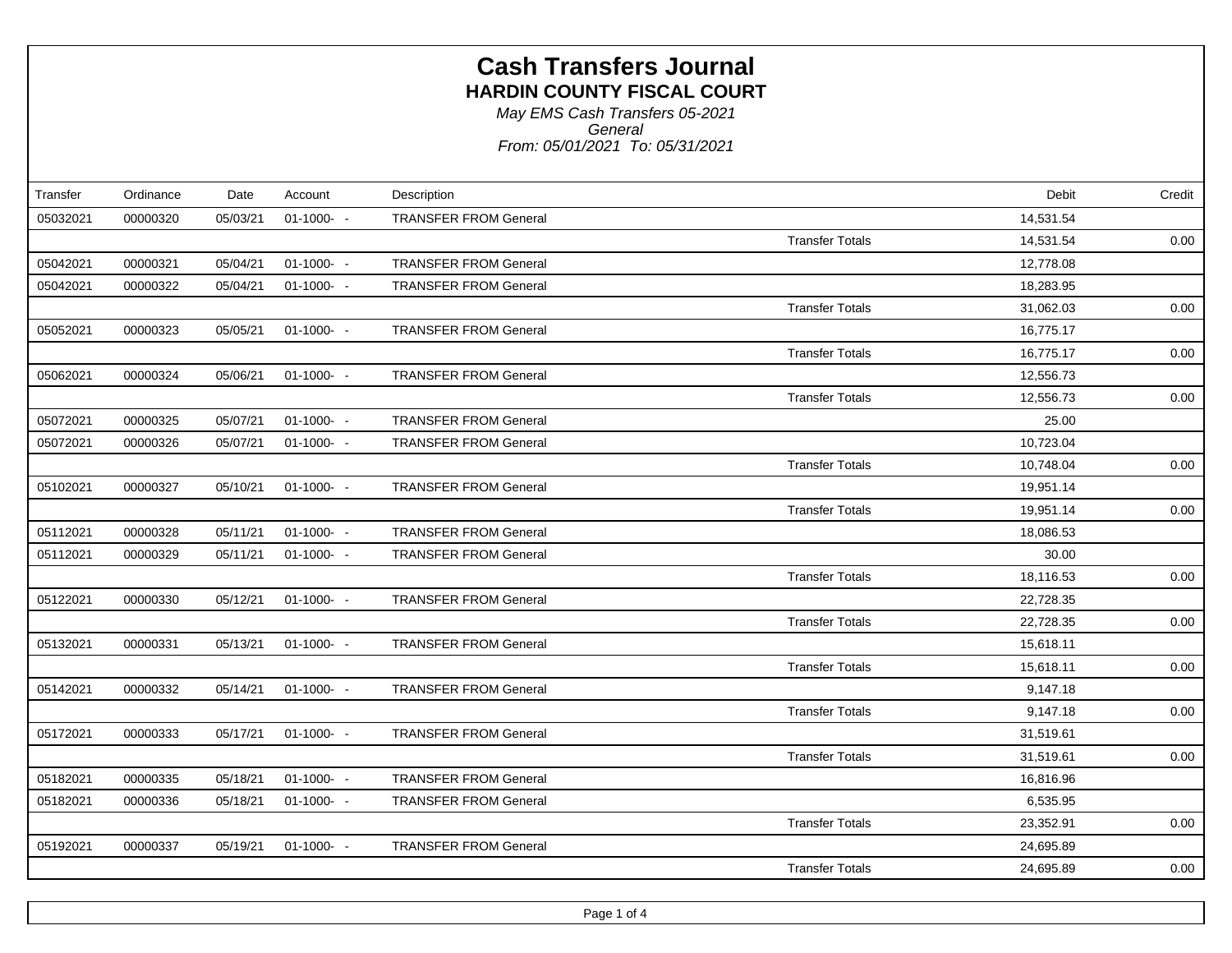*From: 05/01/2021 To: 05/31/2021 General May EMS Cash Transfers 05-2021*

| Transfer | Ordinance | Date     | Account       | Description                  |                        | Debit     | Credit    |
|----------|-----------|----------|---------------|------------------------------|------------------------|-----------|-----------|
| 05202021 | 00000338  | 05/20/21 | $01-1000 -$   | <b>TRANSFER FROM General</b> |                        | 17,888.24 |           |
|          |           |          |               |                              | <b>Transfer Totals</b> | 17,888.24 | 0.00      |
| 05212021 | 00000339  | 05/21/21 | $01-1000 -$   | <b>TRANSFER FROM General</b> |                        | 7,759.90  |           |
|          |           |          |               |                              | <b>Transfer Totals</b> | 7,759.90  | 0.00      |
| 05242021 | 00000340  | 05/24/21 | $01-1000 -$   | <b>TRANSFER FROM General</b> |                        | 15,221.32 |           |
|          |           |          |               |                              | <b>Transfer Totals</b> | 15,221.32 | 0.00      |
| 05252021 | 00000341  | 05/25/21 | $01-1000 -$   | <b>TRANSFER FROM General</b> |                        | 13,493.61 |           |
|          |           |          |               |                              | <b>Transfer Totals</b> | 13,493.61 | 0.00      |
| 05262021 | 00000342  | 05/26/21 | $01-1000 -$   | <b>TRANSFER FROM General</b> |                        | 14,361.65 |           |
|          |           |          |               |                              | <b>Transfer Totals</b> | 14,361.65 | 0.00      |
| 05272021 | 00000343  | 05/27/21 | $01-1000 -$   | <b>TRANSFER FROM General</b> |                        | 139.33    |           |
| 05272021 | 00000344  | 05/27/21 | $01-1000 -$   | <b>TRANSFER FROM General</b> |                        | 7,570.22  |           |
|          |           |          |               |                              | <b>Transfer Totals</b> | 7,709.55  | 0.00      |
| 05282021 | 00000347  | 05/28/21 | $01-1000 -$   | <b>TRANSFER FROM General</b> |                        | 12,850.21 |           |
|          |           |          |               |                              | <b>Transfer Totals</b> | 12,850.21 | 0.00      |
| V0001642 | 00000320  | 05/03/21 | $01-1005 - -$ | <b>TRANSFER TO General</b>   |                        |           | 14,531.54 |
|          |           |          |               |                              | <b>Transfer Totals</b> | 0.00      | 14,531.54 |
| V0001643 | 00000321  | 05/04/21 | $01-1005 - -$ | <b>TRANSFER TO General</b>   |                        |           | 12,778.08 |
|          |           |          |               |                              | <b>Transfer Totals</b> | 0.00      | 12,778.08 |
| V0001644 | 00000322  | 05/04/21 | $01-1005 - -$ | <b>TRANSFER TO General</b>   |                        |           | 18,283.95 |
|          |           |          |               |                              | <b>Transfer Totals</b> | 0.00      | 18,283.95 |
| V0001645 | 00000323  | 05/05/21 | $01-1005 -$   | <b>TRANSFER TO General</b>   |                        |           | 16,775.17 |
|          |           |          |               |                              | <b>Transfer Totals</b> | 0.00      | 16,775.17 |
| V0001646 | 00000324  | 05/06/21 | $01-1005 - -$ | <b>TRANSFER TO General</b>   |                        |           | 12,556.73 |
|          |           |          |               |                              | <b>Transfer Totals</b> | 0.00      | 12,556.73 |
| V0001647 | 00000325  | 05/07/21 | $01-1005 - -$ | <b>TRANSFER TO General</b>   |                        |           | 25.00     |
|          |           |          |               |                              | <b>Transfer Totals</b> | 0.00      | 25.00     |
| V0001648 | 00000326  | 05/07/21 | $01-1005 - -$ | <b>TRANSFER TO General</b>   |                        |           | 10,723.04 |
|          |           |          |               |                              | <b>Transfer Totals</b> | 0.00      | 10,723.04 |
| V0001649 | 00000327  | 05/10/21 | $01-1005 - -$ | <b>TRANSFER TO General</b>   |                        |           | 19,951.14 |
|          |           |          |               |                              | <b>Transfer Totals</b> | 0.00      | 19,951.14 |
|          |           |          |               |                              | Page 2 of 4            |           |           |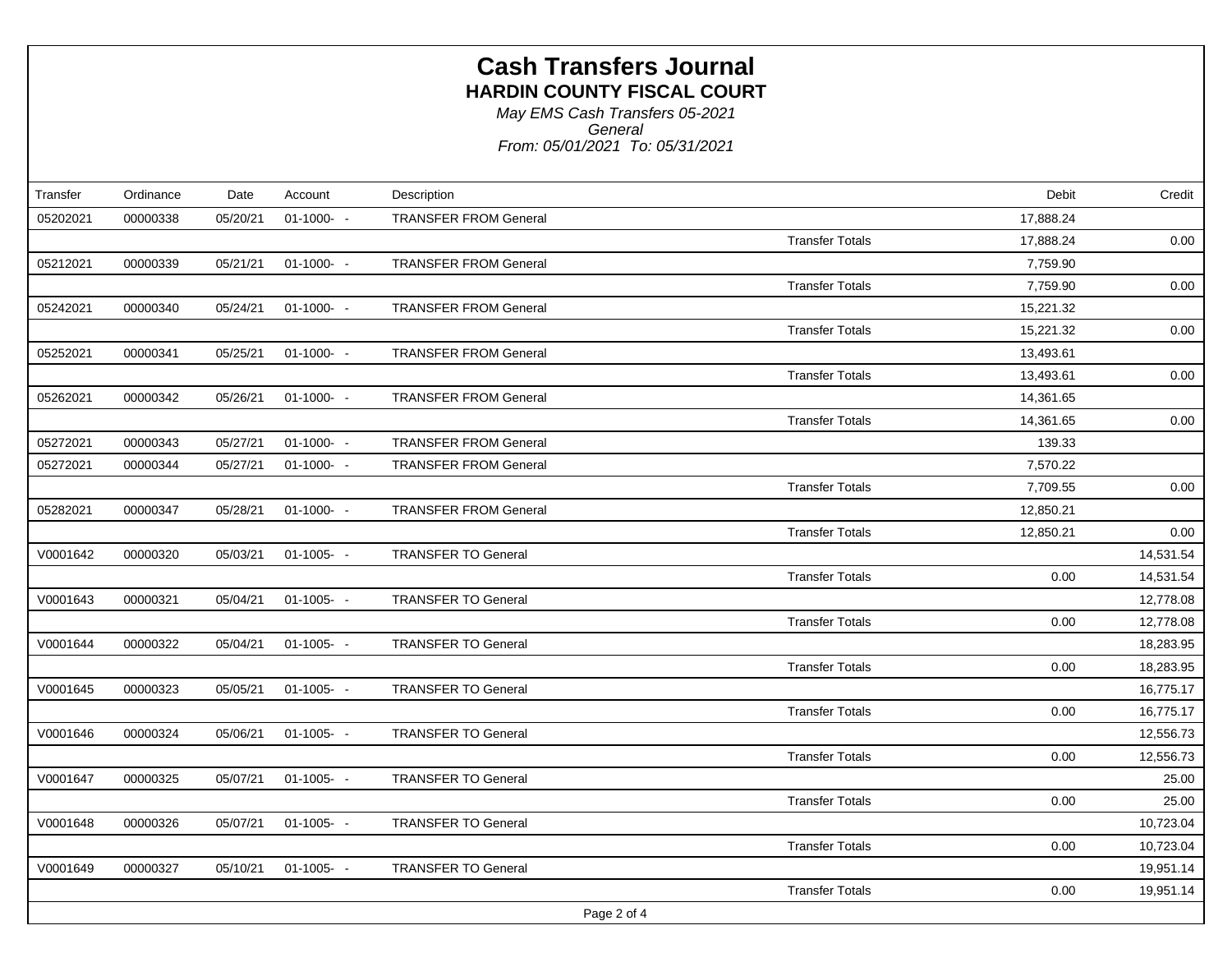*From: 05/01/2021 To: 05/31/2021 General May EMS Cash Transfers 05-2021*

| Transfer | Ordinance | Date     | Account       | Description                | Debit                          | Credit    |
|----------|-----------|----------|---------------|----------------------------|--------------------------------|-----------|
| V0001650 | 00000328  | 05/11/21 | $01-1005 - -$ | <b>TRANSFER TO General</b> |                                | 18,086.53 |
|          |           |          |               |                            | <b>Transfer Totals</b><br>0.00 | 18,086.53 |
| V0001651 | 00000329  | 05/11/21 | $01-1005 - -$ | <b>TRANSFER TO General</b> |                                | 30.00     |
|          |           |          |               |                            | <b>Transfer Totals</b><br>0.00 | 30.00     |
| V0001652 | 00000330  | 05/12/21 | $01-1005 - -$ | <b>TRANSFER TO General</b> |                                | 22,728.35 |
|          |           |          |               |                            | <b>Transfer Totals</b><br>0.00 | 22,728.35 |
| V0001653 | 00000331  | 05/13/21 | $01-1005 - -$ | <b>TRANSFER TO General</b> |                                | 15,618.11 |
|          |           |          |               |                            | 0.00<br><b>Transfer Totals</b> | 15,618.11 |
| V0001654 | 00000332  | 05/14/21 | $01-1005 - -$ | <b>TRANSFER TO General</b> |                                | 9,147.18  |
|          |           |          |               |                            | <b>Transfer Totals</b><br>0.00 | 9,147.18  |
| V0001655 | 00000333  | 05/17/21 | $01-1005 - -$ | <b>TRANSFER TO General</b> |                                | 31,519.61 |
|          |           |          |               |                            | <b>Transfer Totals</b><br>0.00 | 31,519.61 |
| V0001656 | 00000335  | 05/18/21 | $01-1005 - -$ | <b>TRANSFER TO General</b> |                                | 16,816.96 |
|          |           |          |               |                            | <b>Transfer Totals</b><br>0.00 | 16,816.96 |
| V0001657 | 00000336  | 05/18/21 | $01-1005 - -$ | <b>TRANSFER TO General</b> |                                | 6,535.95  |
|          |           |          |               |                            | <b>Transfer Totals</b><br>0.00 | 6,535.95  |
| V0001658 | 00000337  | 05/19/21 | $01-1005 - -$ | <b>TRANSFER TO General</b> |                                | 24,695.89 |
|          |           |          |               |                            | <b>Transfer Totals</b><br>0.00 | 24,695.89 |
| V0001659 | 00000338  | 05/20/21 | $01-1005 - -$ | <b>TRANSFER TO General</b> |                                | 17,888.24 |
|          |           |          |               |                            | <b>Transfer Totals</b><br>0.00 | 17,888.24 |
| V0001660 | 00000339  | 05/21/21 | $01-1005 - -$ | <b>TRANSFER TO General</b> |                                | 7,759.90  |
|          |           |          |               |                            | <b>Transfer Totals</b><br>0.00 | 7,759.90  |
| V0001661 | 00000340  | 05/24/21 | $01-1005 - -$ | <b>TRANSFER TO General</b> |                                | 15,221.32 |
|          |           |          |               |                            | 0.00<br><b>Transfer Totals</b> | 15,221.32 |
| V0001662 | 00000341  | 05/25/21 | $01-1005 - -$ | <b>TRANSFER TO General</b> |                                | 13,493.61 |
|          |           |          |               |                            | <b>Transfer Totals</b><br>0.00 | 13,493.61 |
| V0001663 | 00000342  | 05/26/21 | $01-1005 - -$ | <b>TRANSFER TO General</b> |                                | 14,361.65 |
|          |           |          |               |                            | <b>Transfer Totals</b><br>0.00 | 14,361.65 |
| V0001664 | 00000343  | 05/27/21 | $01-1005 - -$ | <b>TRANSFER TO General</b> |                                | 139.33    |
|          |           |          |               |                            | <b>Transfer Totals</b><br>0.00 | 139.33    |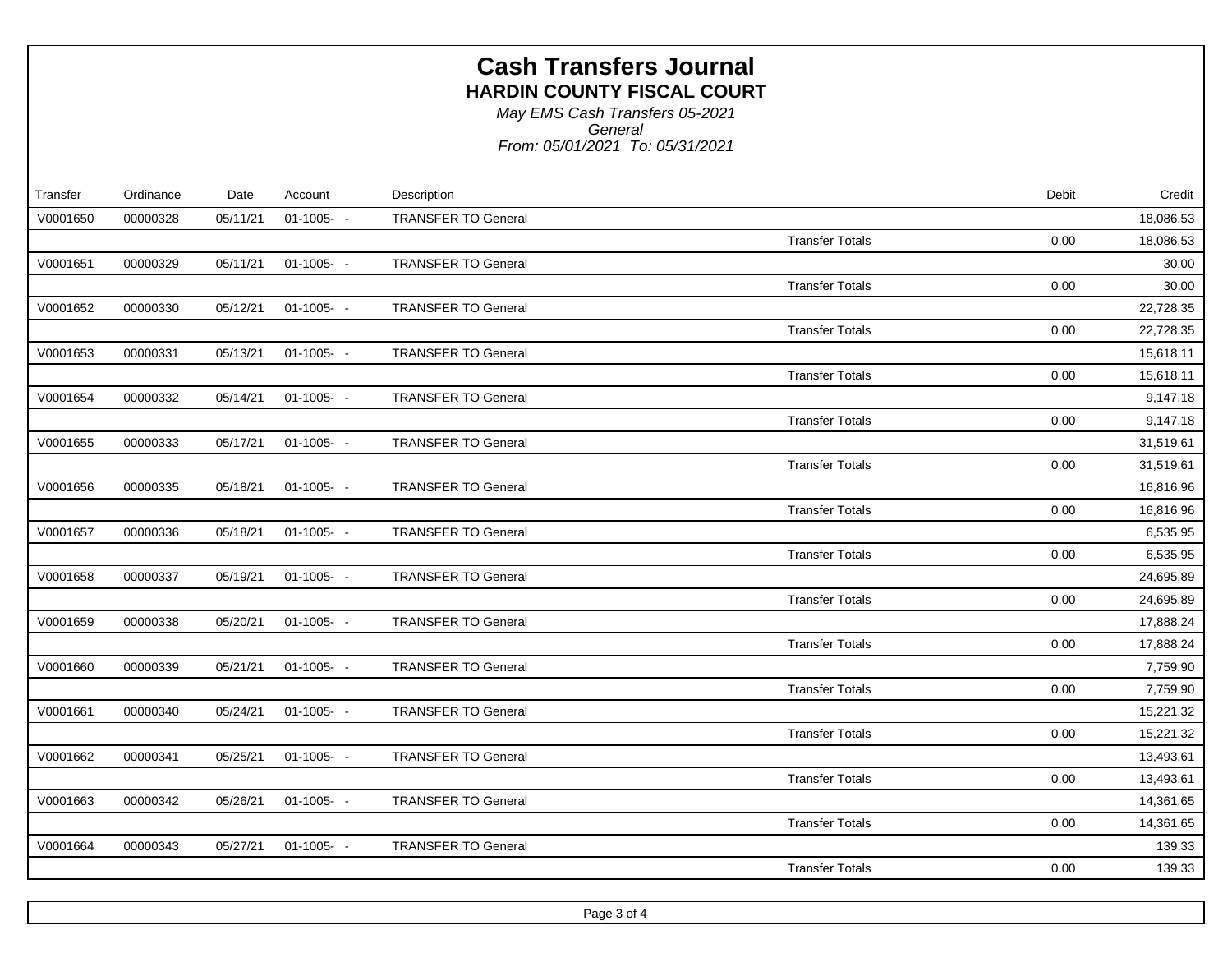| <b>Cash Transfers Journal</b><br><b>HARDIN COUNTY FISCAL COURT</b><br>May EMS Cash Transfers 05-2021<br>General<br>From: 05/01/2021 To: 05/31/2021 |           |          |               |                            |                        |            |            |
|----------------------------------------------------------------------------------------------------------------------------------------------------|-----------|----------|---------------|----------------------------|------------------------|------------|------------|
| Transfer                                                                                                                                           | Ordinance | Date     | Account       | Description                |                        | Debit      | Credit     |
| V0001665                                                                                                                                           | 00000344  | 05/27/21 | $01-1005 - -$ | <b>TRANSFER TO General</b> |                        |            | 7,570.22   |
|                                                                                                                                                    |           |          |               |                            | <b>Transfer Totals</b> | 0.00       | 7,570.22   |
| V0001666                                                                                                                                           | 00000347  | 05/28/21 | $01-1005 - -$ | <b>TRANSFER TO General</b> |                        |            | 12,850.21  |
|                                                                                                                                                    |           |          |               |                            | <b>Transfer Totals</b> | 0.00       | 12,850.21  |
|                                                                                                                                                    |           |          |               |                            | <b>Grand Totals</b>    | 340,087.71 | 340,087.71 |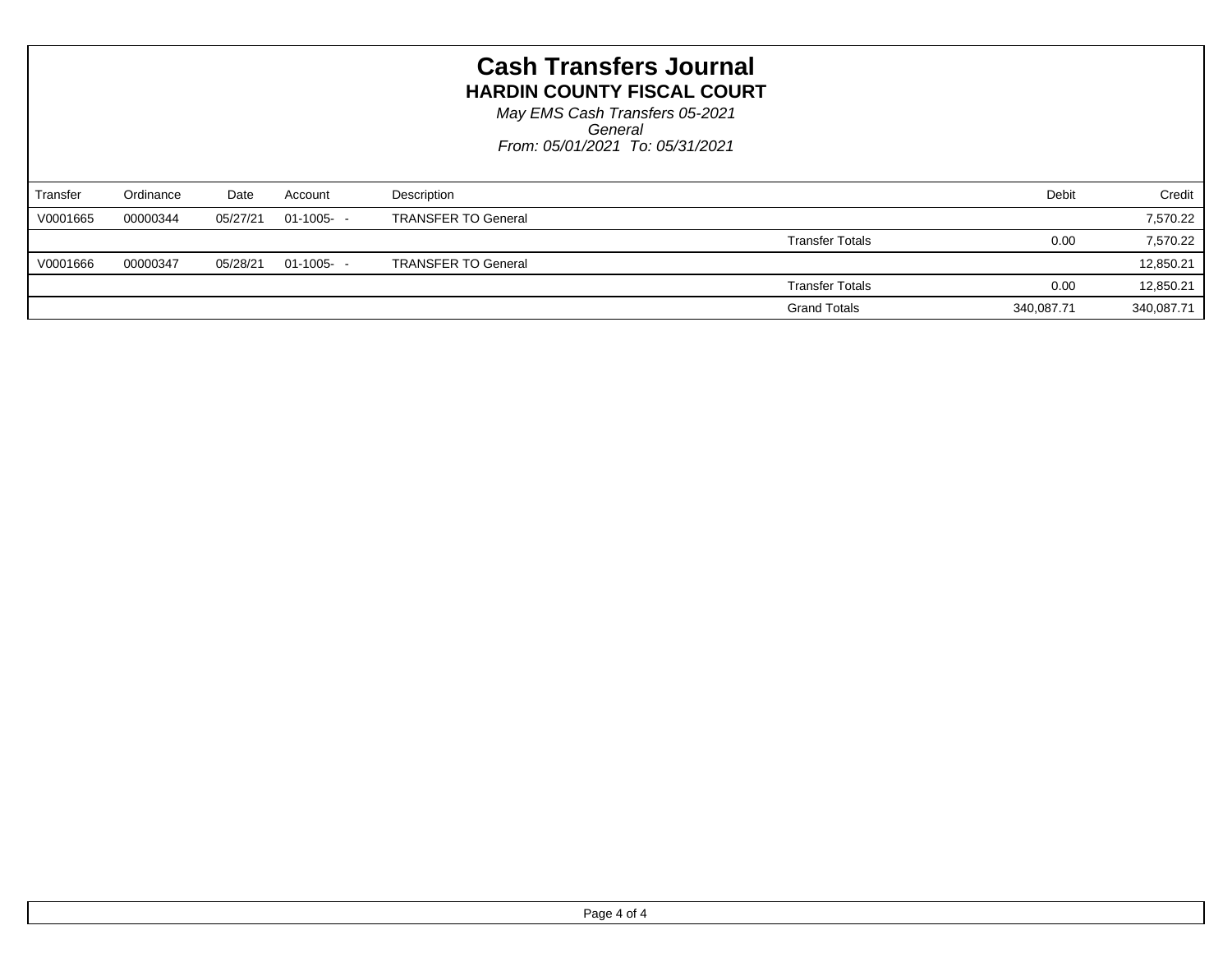*From: 06/08/2021 To: 06/08/2021 All Funds JUN INTERFUND CASH TRANSFERS 6-8-2021*

| Transfer | Check | Date     | Account       | Description                  | Debit                                | Credit     |
|----------|-------|----------|---------------|------------------------------|--------------------------------------|------------|
| 00000027 |       | 06/08/21 | $01-1000-$    | <b>TRANSFER TO Jail</b>      |                                      | 66,000.00  |
| 00000027 |       | 06/08/21 | $01-4909 - -$ | <b>TRANSFER TO Jail</b>      | 66,000.00                            |            |
| 00000027 |       | 06/08/21 | $03-1000 -$   | <b>TRANSFER FROM General</b> | 66,000.00                            |            |
| 00000027 |       | 06/08/21 | $03-4910-$    | <b>TRANSFER FROM General</b> |                                      | 66,000.00  |
|          |       |          |               |                              | <b>Transfer Totals</b><br>132,000.00 | 132,000.00 |
|          |       |          |               |                              | <b>Grand Totals</b><br>132,000.00    | 132,000.00 |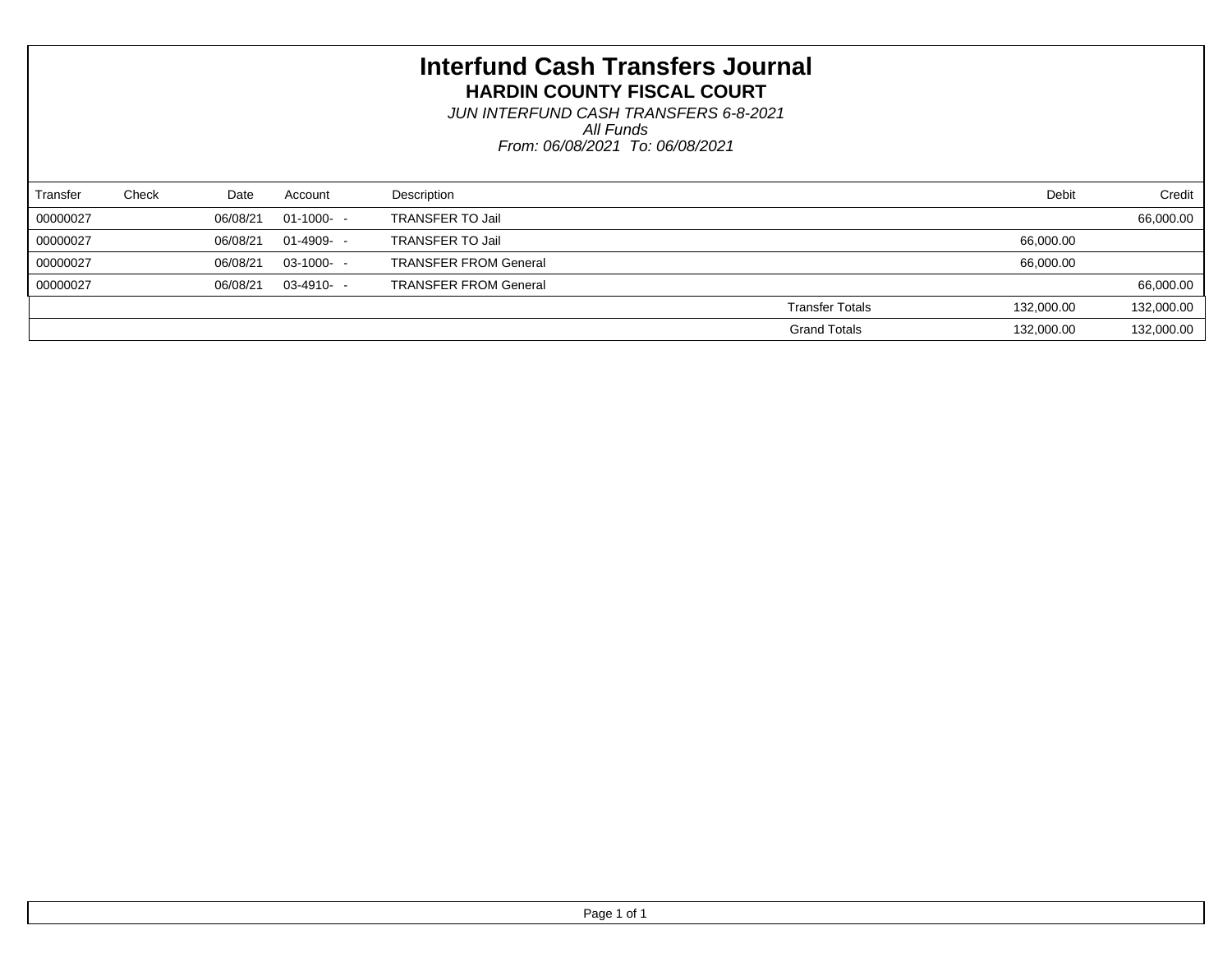#### HARDIN COUNTY FISCAL COURT RESOLUTION NO. 202I.097

BE IT RESOLVED, upon recommendation of Judge/Executive Harry L. Berry, with the concurrence of the Public Works Committee, to accept the bid of Scotty's Contracting and Stone for the Provident Way Connector Road in the amount of \$ 146,640.00.

BE IT FURTHER RESOLVED, to pay invoices for the total amounts.

ADOPTED, by the Hardin County Fiscal Court in its Regular Meeting of 8 June 2021

Harry L. Berry

Hardin County Judge/Executive

ATTEST

 $\overline{u}$  Down Debbie Donnelly Hardin County Clerk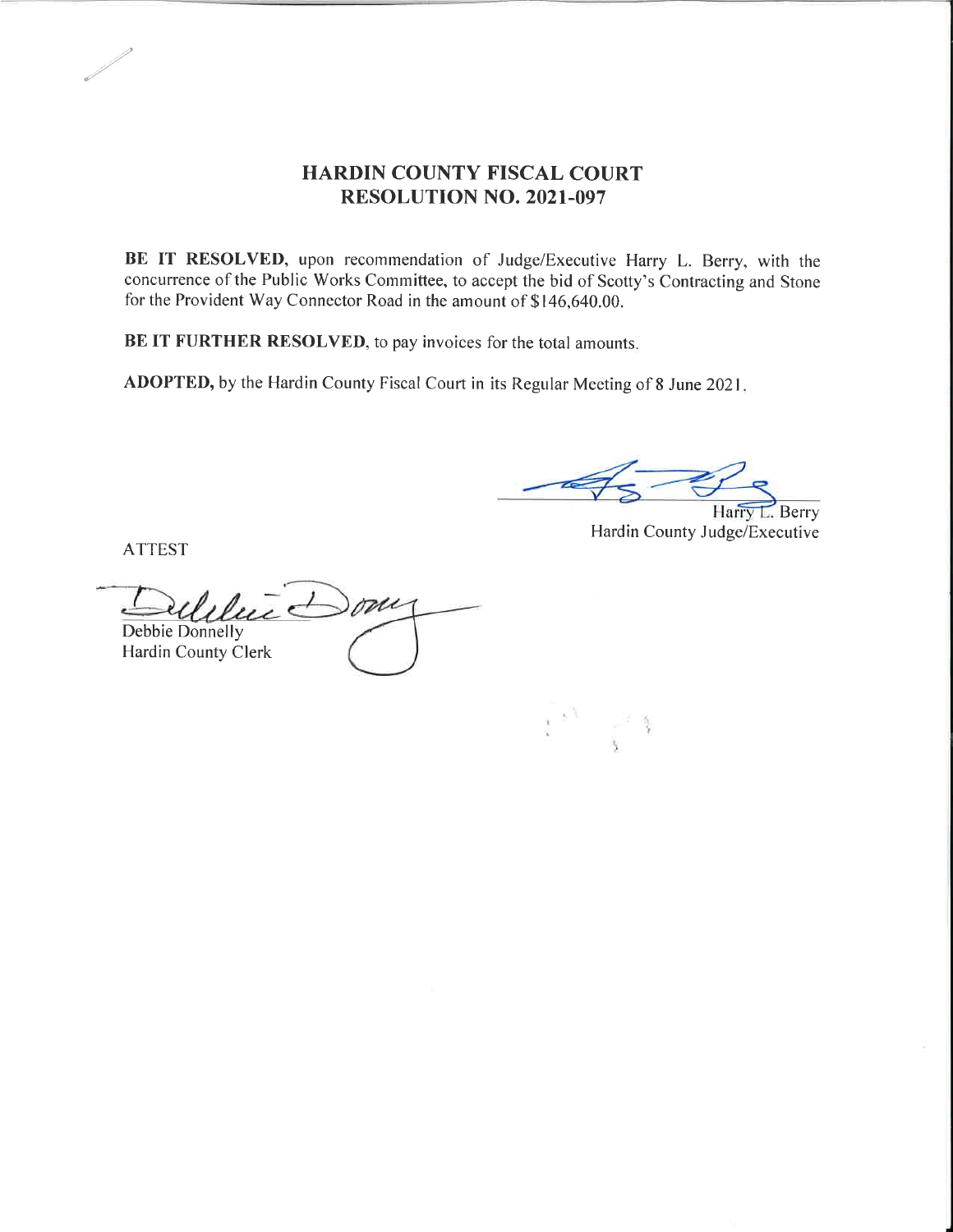

# **Hardin County Fiscal Court Bid Evaluation**

| ENTUCK              | Bid#                                | 2021-021 |  |
|---------------------|-------------------------------------|----------|--|
| <b>Bid Item:</b>    | <b>Provident Way Connector Road</b> |          |  |
| <b>Bid Opening:</b> | May 21, 2021 @ 1:00PM EST           |          |  |
| <b>Court Date:</b>  | <b>June 8, 2021</b>                 |          |  |
|                     |                                     |          |  |

|                                  | <b>Total Bid</b> |
|----------------------------------|------------------|
| Company                          | Price            |
| Louisville Paving & Construction | \$405,000.00]    |
| Scotty's Contracting and Stone   | \$146,640.00     |
| Phillips Brothers Construction   | \$147,800.00     |
| <b>Hall Contracting</b>          | \$214,350.00     |
|                                  |                  |
|                                  |                  |

Hardin County Fiscal Court received four (4) bids. Scotty's Contracting is the best evaluated bid having no exceptions to the bid documentation. As a result of our findings, we recommend awarding Bid Number 2021-021 to Scotty's Contracting for the Provident Way Connector Road in the amount of \$146,640.00.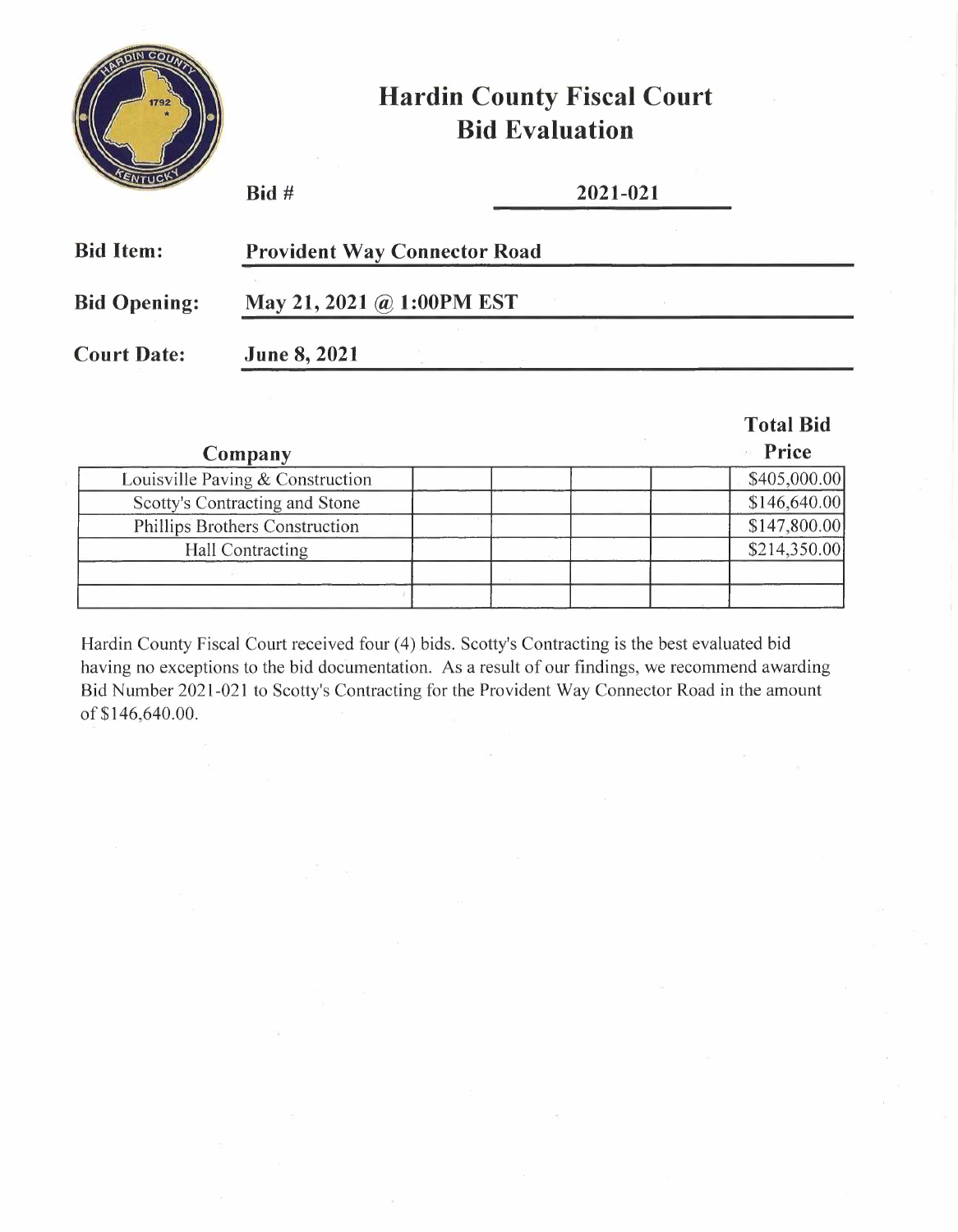# PUBLISHED NEWS ENTERPRISE **SUNDAY, MAY 8, 2021**

INVITATION FOR BID<br>
The Hardin County Fiscal Court requests<br>
bids on the following item. Bids must be<br>
received in the office of the Hardin County<br>
requests<br>
Center, Third Floor, 150 N. Provident Way,<br>
Suite 314, Elizabet

 $\sim$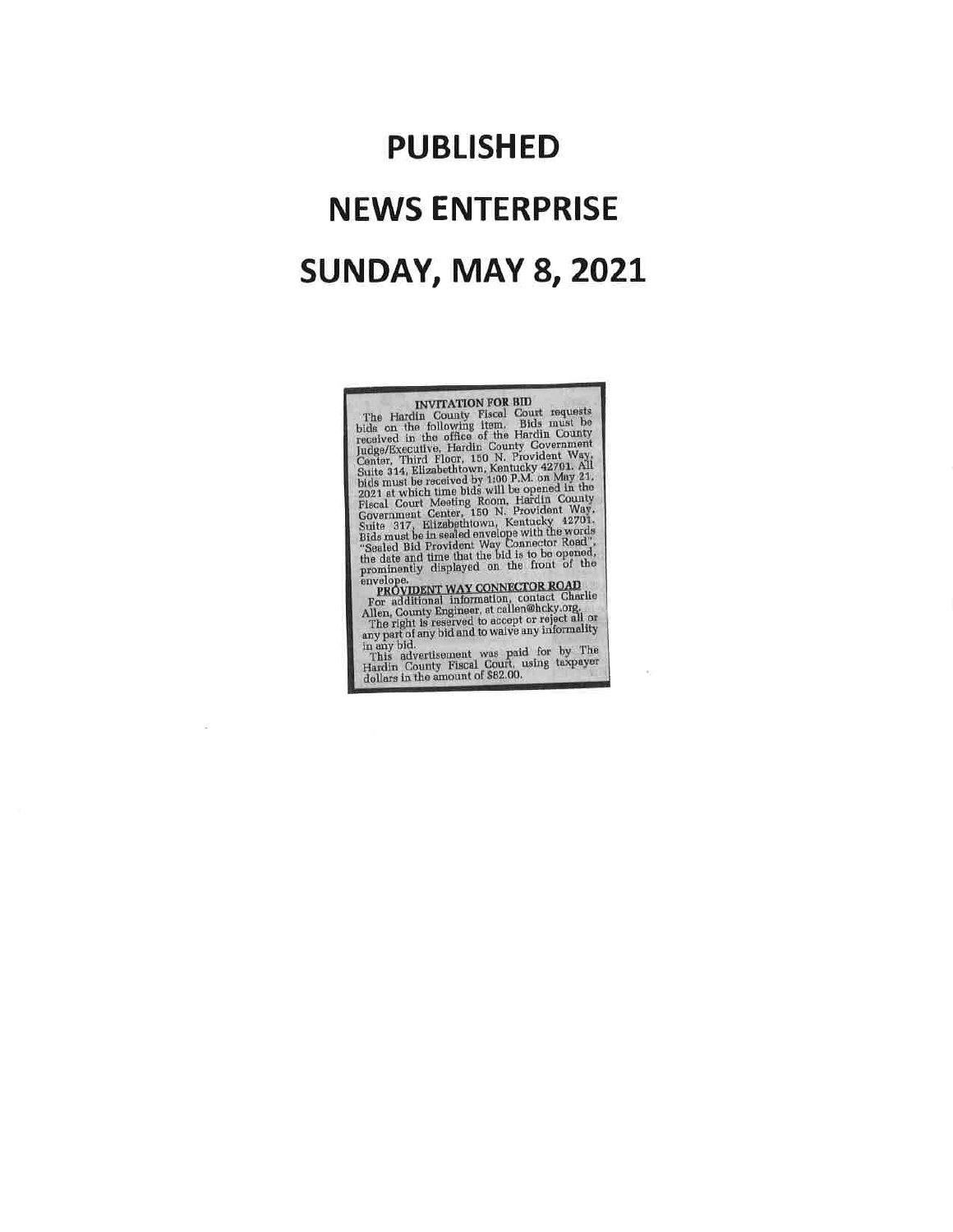#### HARDIN COUNTY FISCAL COURT RESOLUTION NO. 2021-098

BE IT RESOLVED, to approve a professional services contract with ICON Engineering & Inspection Services PLLC for architectural and engineering services to develop the specifications, drawings, and documents required for enclosing the existing walkway of the Hardin County Government Building.

BE IT FURTHER RESOLVED, to pay invoices for the total amounts.

ADOPTED, by the Hardin County Fiscal Court in its Regular Meeting of 8 June 2021.

L. Berry Hardin County Judge/Executive

ATTEST

 $\bigoplus$ Dililie Debbie Donnelly

Hardin County Clerk